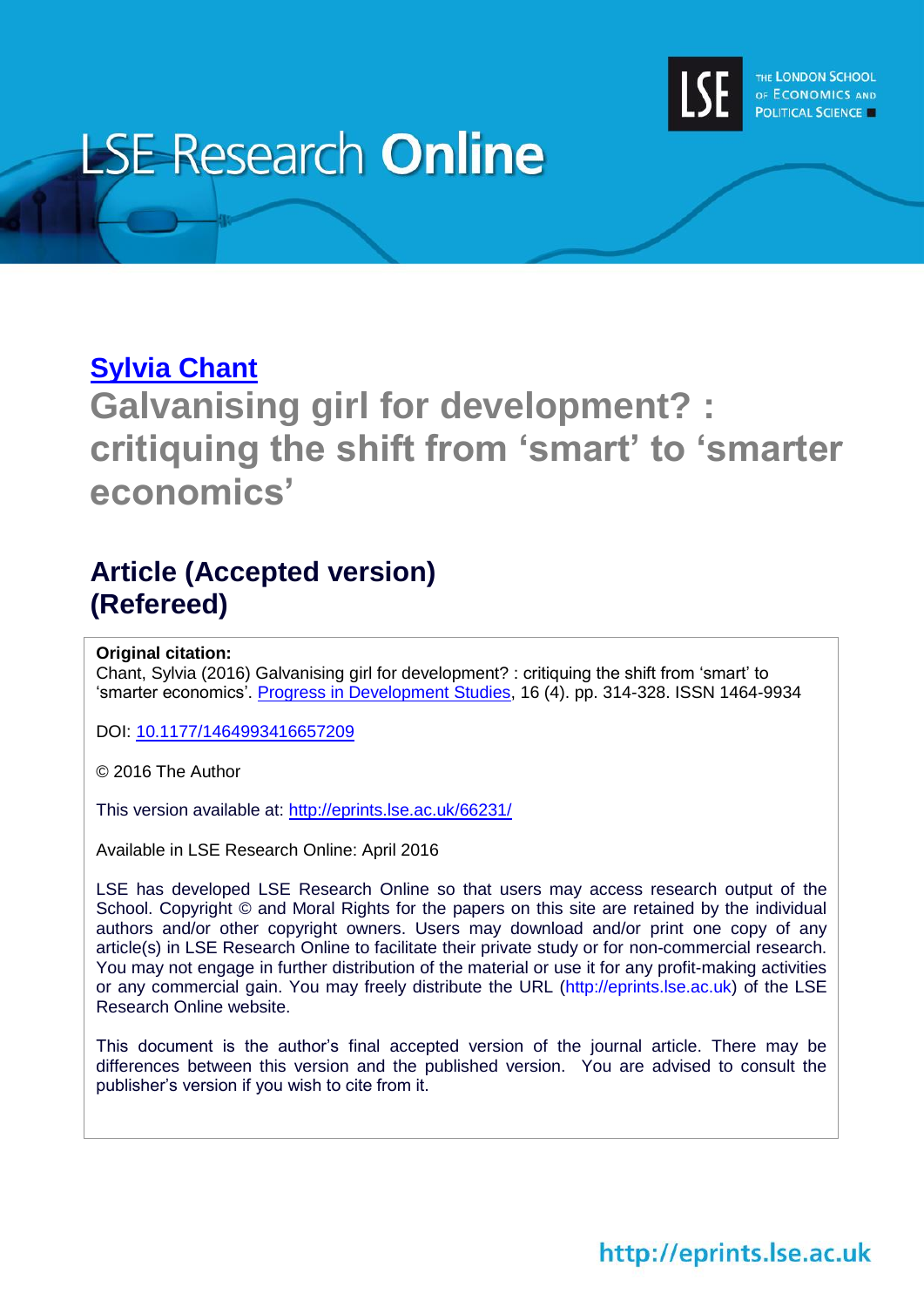#### **GALVANISING GIRLS FOR DEVELOPMENT? CRITIQUING THE SHIFT FROM 'SMART' TO 'SMARTER ECONOMICS'**

#### **Sylvia Chant**

**London School of Economics and Political Science, UK**

#### ABSTRACT

This paper traces the mounting interest in, and visibility of, girls and young women in development policy, especially since the turn of the 21<sup>st</sup> century when a 'Smart Economics' rationale for promoting gender equality and female empowerment has become ever more prominent and explicit. 'Smart Economics', which is strongly associated with an increased influence of corporate stakeholders, frequently through publicprivate partnerships, stresses a 'business case' for investing in women for developmental (read economic) efficiency, with investment in younger generations of women being touted as more efficient still. The latter is encapsulated in the term 'Smarter Economics', with the Nike Foundation's 'Girl Effect' being a showcase example. In this, and similar, initiatives linked with neoliberal development, 'investing in girls' appears to be driven not only by imperatives of 'female empowerment', but also to realise more general dividends for future economic growth and poverty alleviation. Yet while it may well be that girls and young women have benefited from their rapid relocation from the sidelines towards the centre of development discourse and planning, major questions remain as to whose voices are prioritised, and whose agendas are primarily served by the current shift from 'Smart' to 'Smarter Economics'.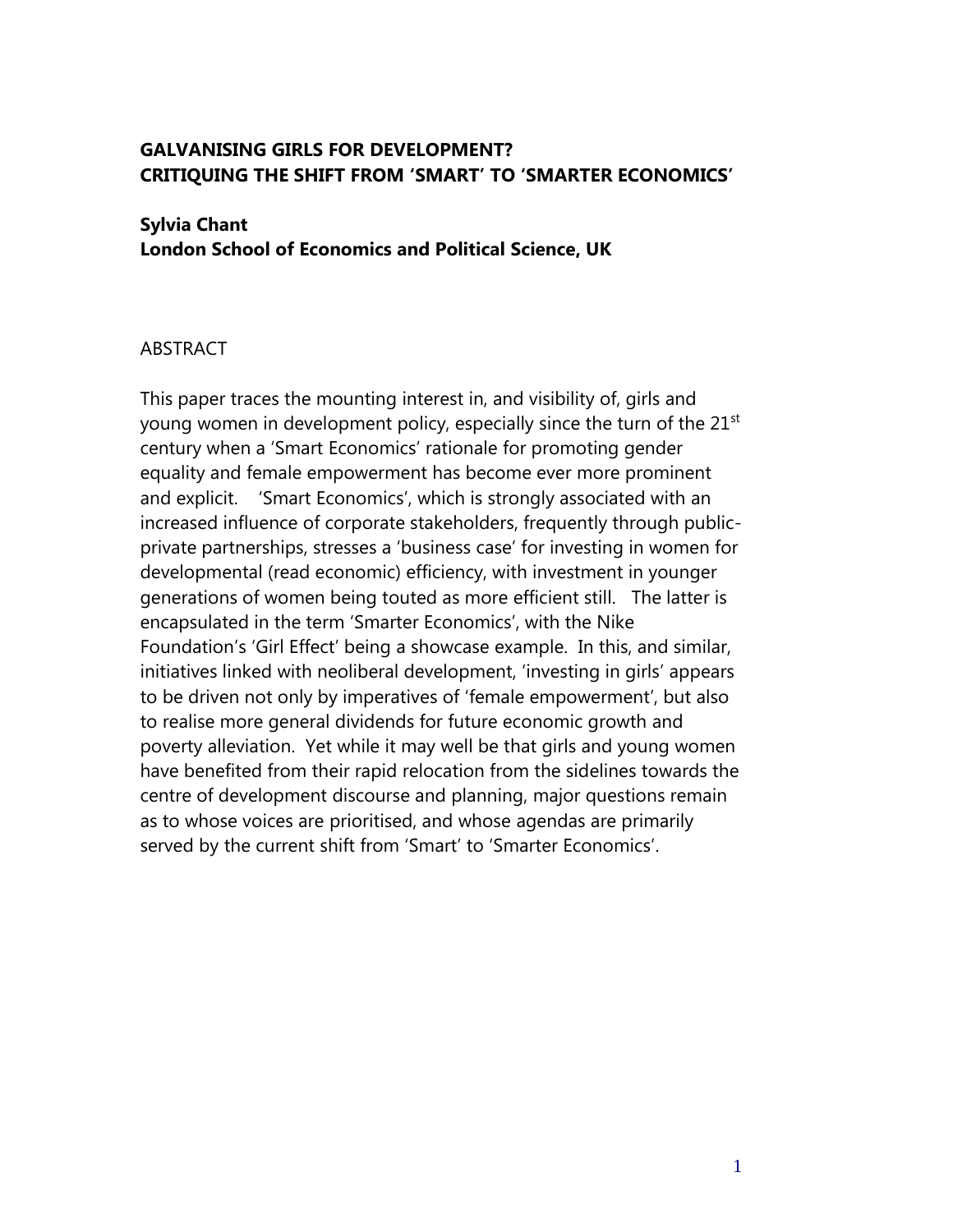#### INTRODUCTION

'If investing in women is "smart economics" … catching them upstream, as girls, is even smarter' (Ngozi Okonzo-Oweala, 2009). **<sup>1</sup>**

The above comment, by former Managing Director of the World Bank, Ngozi Okonzo-Iweala, was made at the first-ever plenary session on adolescent girls at the 2009 World Economic Forum in Davos (see Elias, 2013). The creation of this space in the most elite and exclusive of global business gatherings not only brought to bear that girls and young women had traditionally been excluded from consideration in macroeconomic decision-making fora, but the thrust of the messaging, in the immediate aftermath of the 2007/8 global financial crisis, was that directing more efforts to female inclusion might help to avoid such cataclysmic scenarios in future (ibid.; see also Prügl and True, 2014 ). If 'Smart Economics', promulgated chiefly by the World Bank and its corporate allies, had already captured the imagination and allegiance of a host of multilateral and bilateral development institutions, as well as non-governmental organisations (NGOs), the 'Smarter Economics' agenda, in which girls as well as women have been enjoined to improve their circumstances and advance gender equality through market mechanisms, has arguably provided even more persuasive grist for the mill.

In stressing that gender inequality is 'bad for business', 'Smart Economics' advocates investing in women and girls to (re)invigorate economic growth and alleviate poverty (see Calkin, 2015a,b; Caron and Margolin, 2015). Although gender initiatives still represent a minority of public-private partnerships (PPPs) (Prügl and True, 2014:1139), emerging forms of 'neoliberal governmentality' have recognised that 'gender equality delivered through responsibilised selves is no longer costly; instead inequality is' (ibid.: 1143). Bolstered by a rising trend of corporate involvement in gender interventions, dubbed by Roberts (2015) as 'transnational business feminism' (TBF), one of the earliest and most enduring incarnations as far as young women are concerned is the Nike Foundation's 'Girl Effect'. This digitally sophisticated movement - characterised by Calkin (2015a:656) as a 'visually arresting and glossy corporate campaign with multiple online platforms including a website,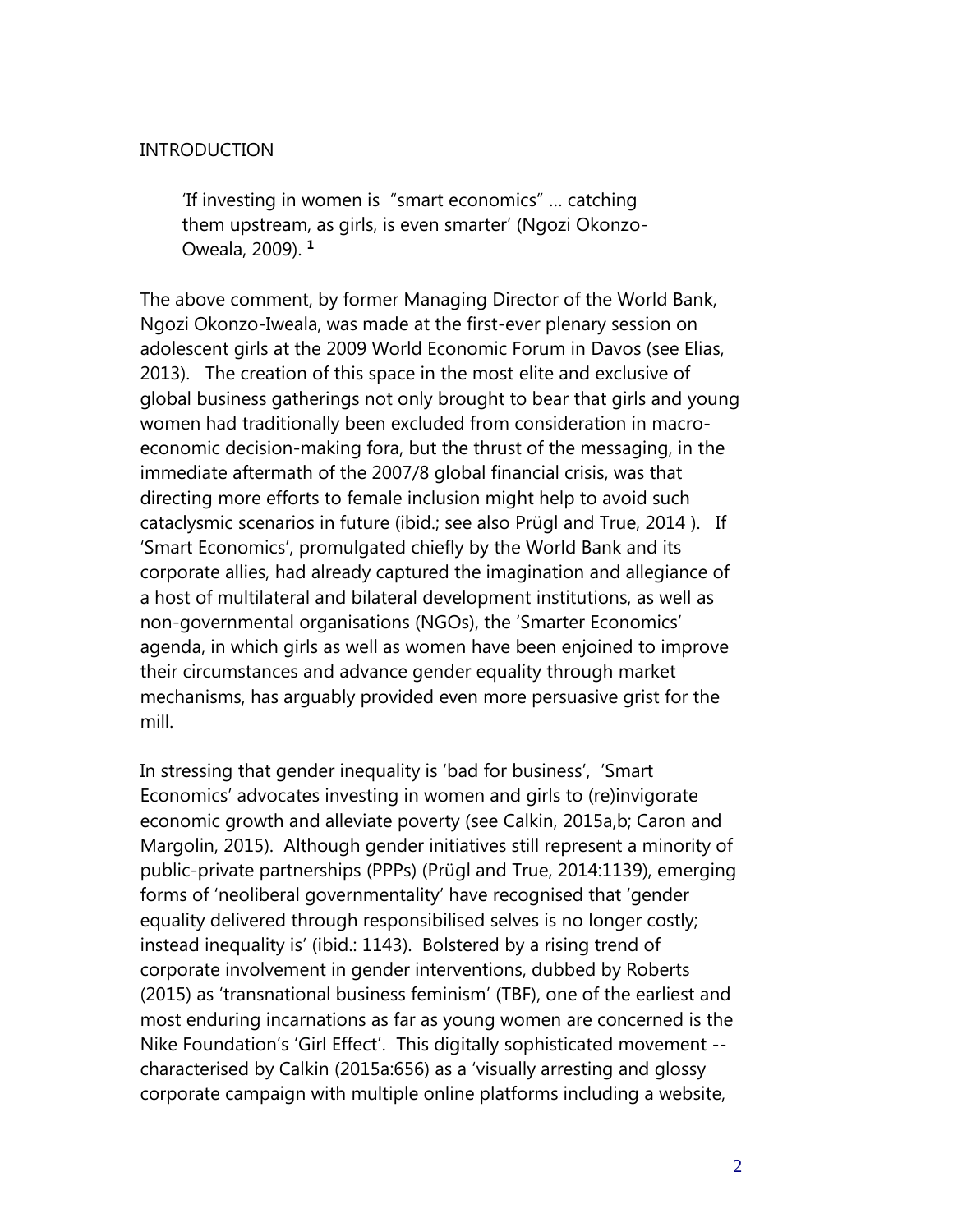YouTube channel and Twitter feed' -- was launched in 2008 and has partnered with various NGOs in developing countries, as well as with major multilateral and national agencies such as the World Bank and the UK's Department for International Development (DfID). The professed aim is to promote girls' 'empowerment' and agency through interventions in education, vocational training, entrepreneurship, health and reproductive awareness, alternative forms of girlhood and womanhood, and sensitisation to human rights. Yet while 'empowering' girls is a worthy objective, it should also be borne in mind that one of the major justifications for the Nike Foundation's initiative, is that adolescent girls are the 'world's greatest untapped solution' to eradicate poverty (Calkin, 2015a:655). As articulated by the Nike Foundation's President and CEO, Maria Eitel: 'In the world today, there is an estimated 250 million adolescent girls living in poverty. The untapped potential of these 250 million girls is the most powerful source for positive change'. **2**

This 'positive change' according to the Girl Effect's publication '*Smarter Economics: Investing in Girls'*, **<sup>3</sup>** appears to be firmly wedded to the financial dividends likely to accrue from facilitating girls' participation in markets in Global South countries, prospectively best achieved through strategies spanning from helping them to complete secondary education to avoiding adolescent motherhood. In turn, the rationales provided by the 'Girl Effect', and cognate initiatives such as UN Foundation's 'Girl Up' (see Table 1), align very much with 'Smart Economics' insofar as beneficial spin-offs are envisaged to extend beyond girls per se, to their families and communities, as well as to states and firms (Calkin, 2015b: 613). As articulated by Grosser and Van Der Gaag (2013), who identify that '…the Girl Effect remains largely driven by the rich world and the corporate sector' (ibid.:74) : '…less focus is being given to how this new agenda will benefit girls and young women themselves, and more to what it can achieve for the rest of us' (ibid.:76).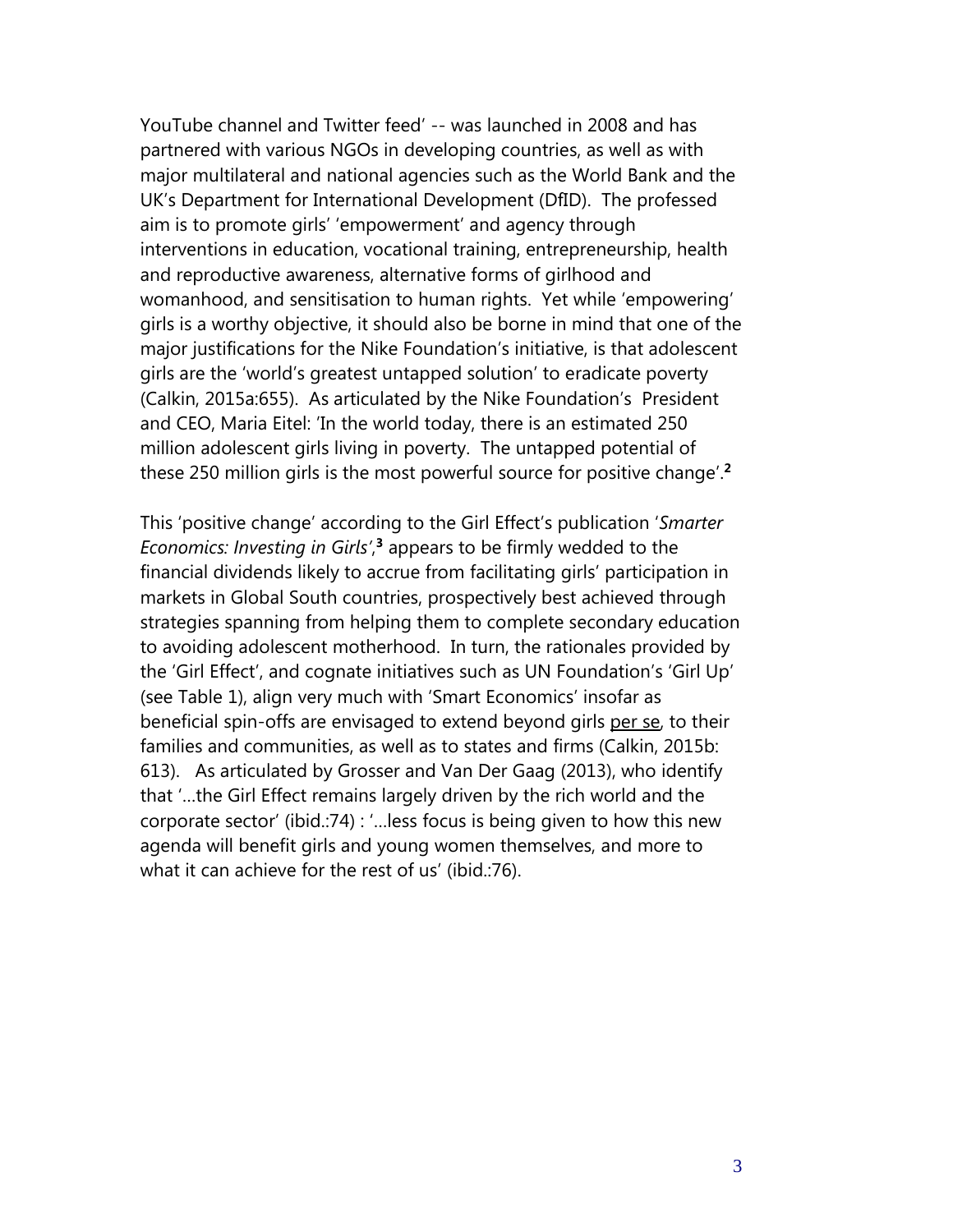**TABLE 1 – SELECTED LANDMARKS IN THE RISING VISIBILITY OF GIRLS**

**1991-2001 – UN Decade for Girl Child**

- **2007 Launch of Plan International's 'Because I Am a Girl'**
- **2007 UN Interagency Taskforce on Adolescent Girls established by UNICEF, UNIFEM and WHO**

**2008 - 'Girl Effect movement' launched by Nike Foundation** 

- **2008 - World Bank launch of Adolescent Girls Initiative**
- **2009 - World Economic Forum (WEF), first ever plenary session on adolescent girls, led by CEO of Nike, Mike Parker**
- **2010 'Girl Hub' launched by UK's DfID in collaboration with Nike Foundation**
- **2010 Girl Up Campaign launched by UN Foundation**
- **2012 First 'International Day of the Girl Child' (11 October)**
- **2014 Girl Summit launched by DfID**

Sources: Calkin, 2015a,b; Caron and Margolis, 2015; Cobbett, 2014; Grosser and Van Der Gaag, 2013; Hickel, 2014; Koffman and Gill, 2013; Shain, 2013.

Little wonder, therefore, that the Girl Effect has been widely critiqued by feminist scholars a number of counts. These include first, the rather instrumental and essentialist view of young women in developing countries as innately altruistic. A second factor is the manner in which the economic and societal returns to be derived from investing in girls tend to overshadow the political and moral exigency of promoting their individual (and collective) rights as an intrinsic good and goal.

Further related concerns about the Girl Effect and its offshoots include that boys (and men) are largely absent from the frame, except as a marginal or negative influence (Cornwall, 2014:133; Grosser and Van Der Gaag, 2013:78). This cross-generational, but decidedly non-gendered, broadening in the shift from 'Smart' to 'Smarter Economics', makes it hard to conceive how genuine transformations in gender roles, relations and inequalities might come about (Chant and Sweetman, 2012).

Another preoccupation is how interventions such as the Girl Effect and Girl Up enlist the support and solidarity of young women in the Global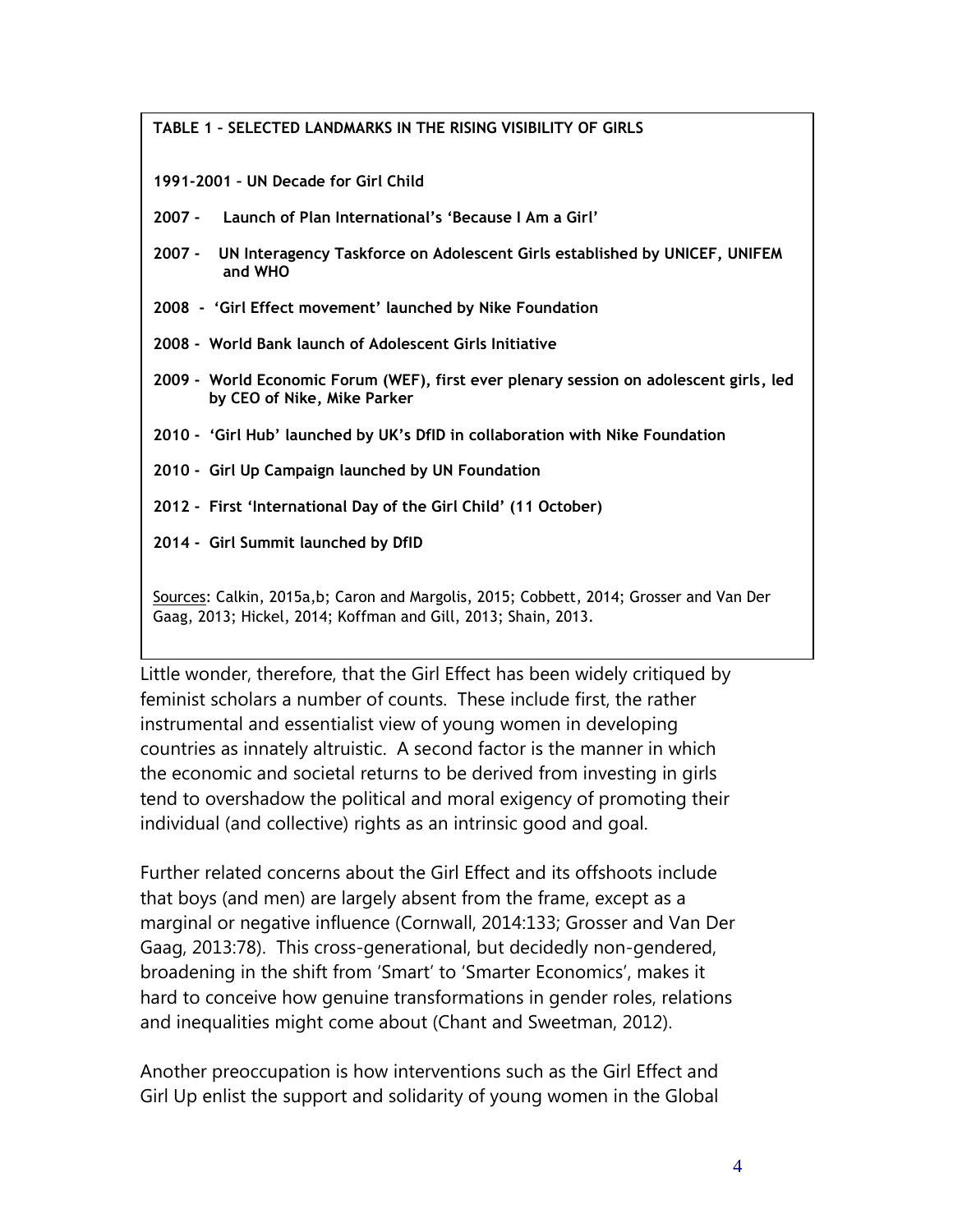North for their poorer Global South counterparts. Not only does this enshrine the idea that developing countries need assistance from wealthier nations, thereby arguably perpetuating neocolonial legacies, relationships and representations, but it also posits girls in the Global North as sufficiently empowered to lead the way (see Koffman and Gill, 2013; Koffman et al, 2015; Mohanty, 2003; Wilson, 2011).

An additional worry is the way in which corporate interests have now insinuated themselves in producing knowledge about, and solutions to, gender disparities, particularly by integrating young women into markets (Roberts, 2015). This in many respects is paradoxical, when the combined forces of neoliberalism and globalisation over the past few decades have arguably led to the emergence or intensification of a host of socioeconomic inequalities which have particularly disadvantaged poor female populations in developing nations (ibid.; see also Cornwall, 2014; Elias, 2013; Hickel, 2014; Wilson, 2015).

With these provisos in mind, my discussion first outlines some of the key challenges to young women's equality with their male peers. I then proceed to describe what could conceivably be construed as 'celebrations' insofar as the targeting of young women and girls, albeit of relatively recent vintage, has now been definitively embraced in development agendas. I then turn to some cautions as to the ways in which girls and young women have been taken on board in 'Smart(er) Economics'-driven development through the Girl Effect and similar campaigns. In my conclusion I offer some reflections as to how the rights of girls and young women might be more meaningfully advanced in the post-2015 era than what is presented by current corporateinfluenced neoliberal strategies.

#### CHALLENGES

In 2007, Plan International (Plan), a long-established children's charity and a pioneer in focusing on young women, asserted that 'Girls are getting a raw deal. They face the double discrimination of their gender and their age, and in many societies remain at the bottom of the social and economic ladder' (Plan, 2007:1).

This statement helped to justify Plan's launch of a major initiative for girls, which comprised, inter alia, the production of annual reports on the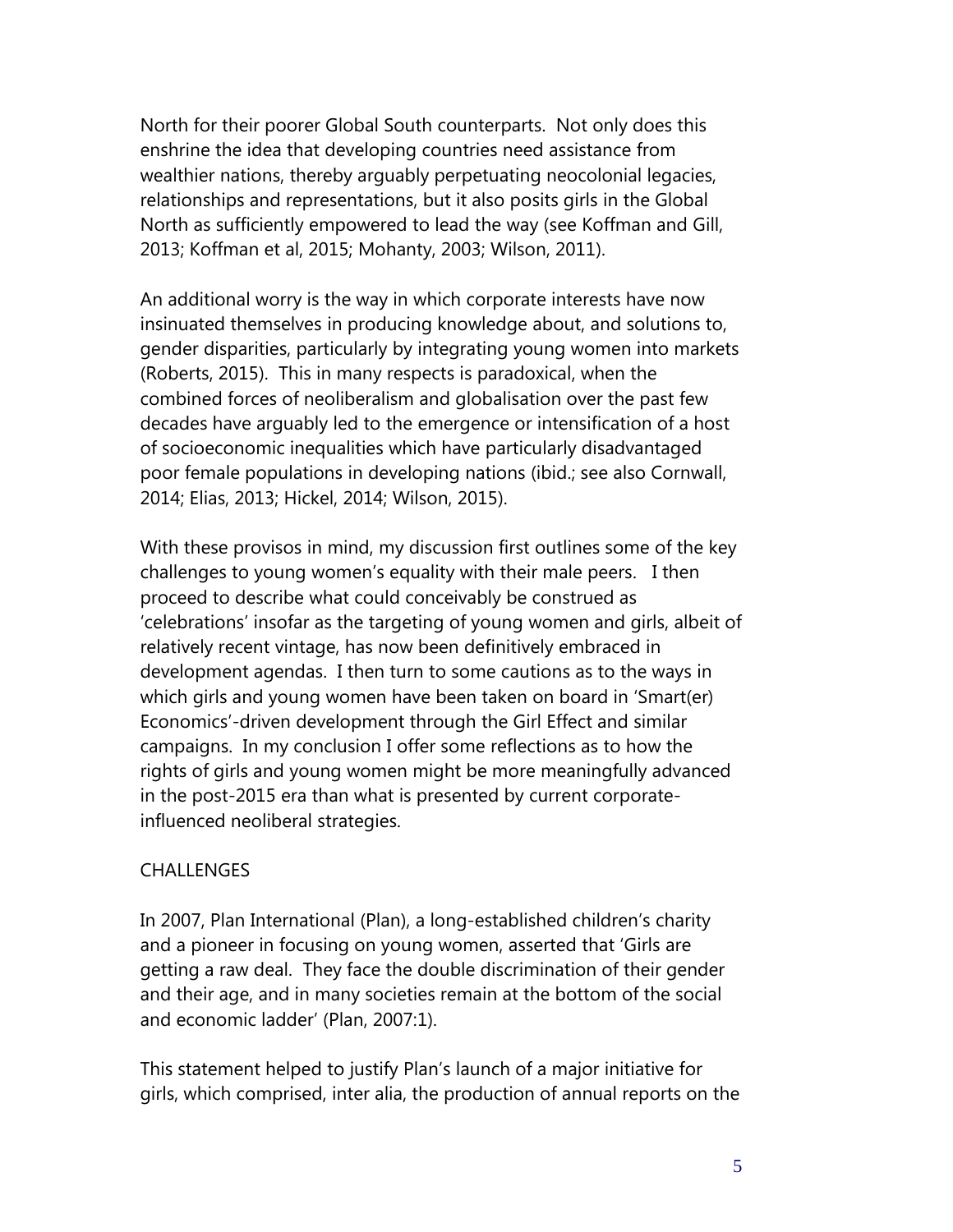'*State of the World's Girls',* dealing with timely themes such as girls and war (2008), girls and the global economy (2009), digital and urban frontiers (2010), disasters (2013), and culminating with the 'unfinished business' of girls' rights (2015). These reports have also included yearon-year updates on the lives of 145 girls born in 2006 in nine developing countries. **4**

Through its extensive work on and with girls at the grassroots, Plan has identified a wide range of discriminations which play out in such arenas as education, vocational training, paid and unpaid work, lack of freedom, lack of voice and power, early and/or forced marriage, limited access to contraception within and outside wedlock, Female Genital Mutilation/Cutting (FGM/C), and gender-based violence (GBV) and violence against women and girls (VAWG) (see Plan, 2007). Plan has further identified that discriminations against girls and young women may reach their most pronounced incarnations in the contexts of war, climate change, disasters, and disease pandemics, as well as in the arguably less exceptional state of poverty.

In relation to war and conflict, for example, not only do girls comprise an estimated one-third of child soldiers, but they are also particularly vulnerable to abduction, abuse, slavery, and rape, as evidenced, inter alia, in the 2014 seizure of more than 200 Chibok schoolgirls by Boko Haram in Borno State, Nigeria, and by the forced enslavement and marriage of Yazidi girls in northern Iraq by Islamic State militants.

In respect of climate change and natural disasters, girls are less likely to rescue themselves or be rescued (see Bradshaw, 2013). Moreover, there are often some very serious social implications which follow disasters, as exemplified in the aftermath of the 2010 Haiti earthquake where there was a reportedly unprecedented increase in rape and other forms of sexual violence against young women (Chant and McIlwaine, 2016: 147).

With regard to disease pandemics, it is well known that in several sub-Saharan African countries young women aged 15-24 years are at least twice as likely to be HIV-positive than their male peers. In countries affected by severe outbreaks of Ebola from March 2014 onwards, notably Sierra Leone, Liberia and Guinea, women and girls allegedly constituted up to 75% of infected persons, partly because of feminised care burdens for the sick and dying.**<sup>5</sup>**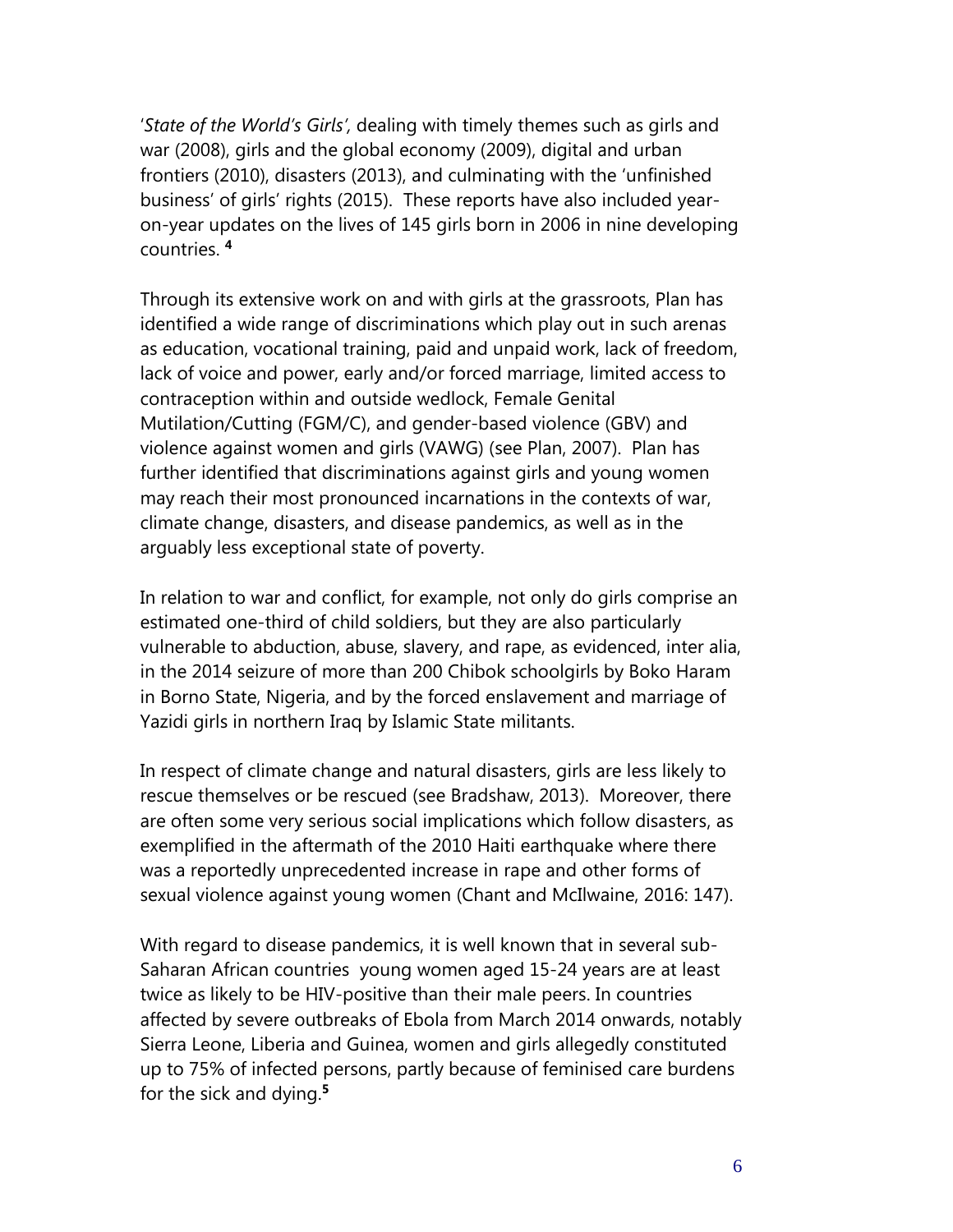#### CELEBRATIONS?

In light of the preceding, we must surely celebrate that girls' visibility on the international development agenda has shot to scalar heights in recent years. As Shain (2013:8), summarises:

'Girls have until recently been invisible in development discourses, or marginalised as the sexless dehumanised symbols of poverty, crisis and famine... In the last decade, however, girls and women have come to occupy a central place as subjects, objects and conceptualisers of development' (see also Calkin, 2015a:654; Cobbett, 2014:311-2; Elias, 2013:162; Caron and Margolin, 2015:1-2).

Whether or not girls can actually be regarded as 'conceptualisers of development', it is certainly true that many initiatives for girls which have emerged in the past decade profess to encourage girls' participation in their design and implementation. The first objective in Plan's '8-point Action Plan: A Better Deal for Girls', for example, is to 'listen to girls and let them participate' (Plan, 2007:120-1). As for the DfID/Nike Foundation's 'Girl Hub', which aims to 'unleash the girl effect', and to empower 250 million girls living in poverty 'to reach their full potential', the claim is made that 'Everything we do is built on what girls tell us they need and what they tell us will work for them'.**<sup>6</sup>** In principle, therefore, girls are not only brought on board as beneficiaries, but as consultants and decision-takers, although I doubt that the strapline on the Girl' Effect's Global Giving donation website '600 million adolescent girls are ready to change the world'<sup>7</sup> reflects a robust canvassing of quite so many girls' opinions.

The landmarks itemised in Table 1 have emerged in amazingly rapid succession, especially if we compare this trajectory with the century-long, and decidedly punctuated evolution of rights for young women in Global North countries such as the UK (see Dyhouse, 2014). This clearly begs the question as to why this sudden and widespread interest in girls in the Global South, especially on the part of so many 'stakeholders', including the corporate sector.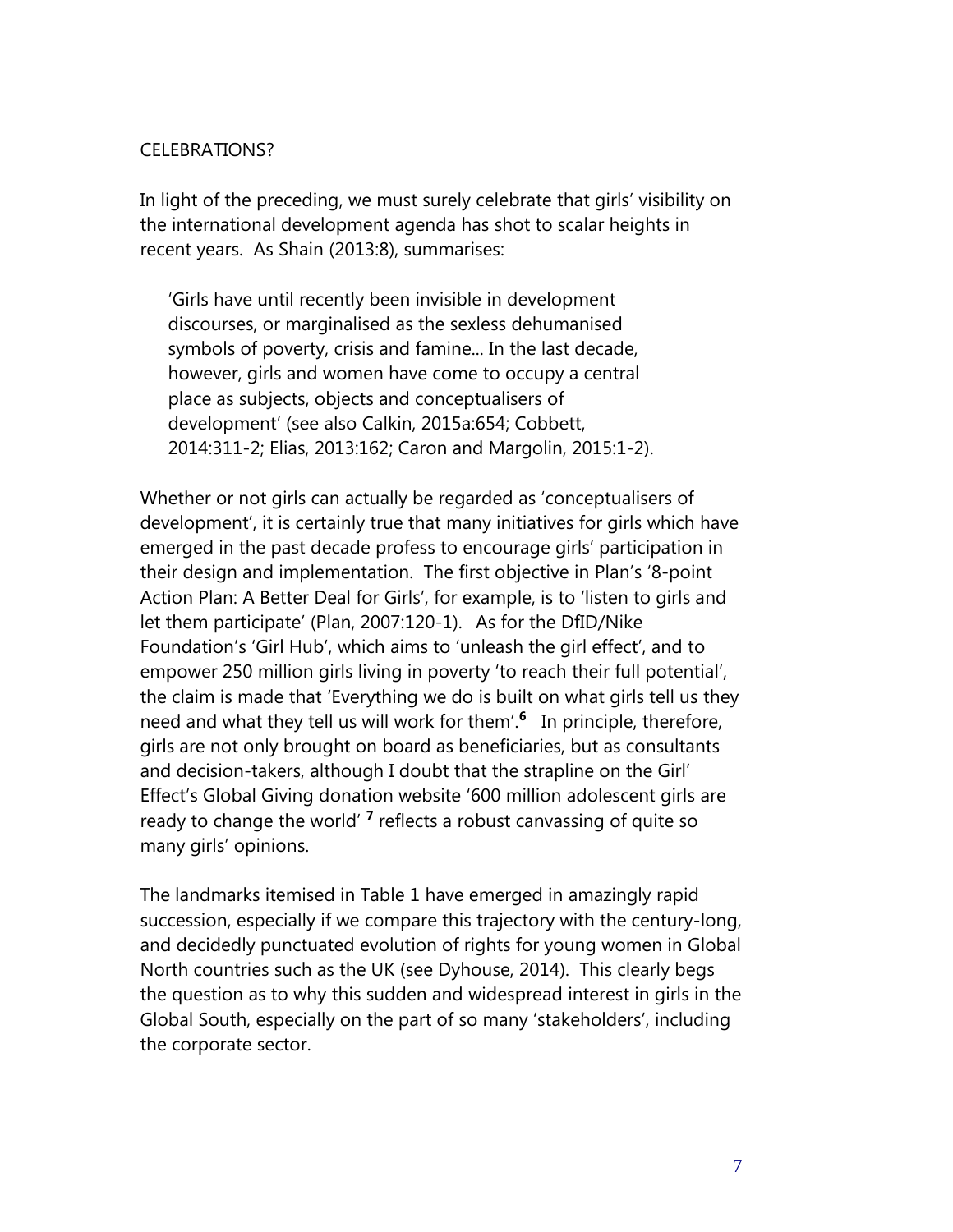Among various reasons for this rising tide, it would probably be unwise to dismiss the significance of the Convention of the Rights of the Child (CRC) of 1989, the most ratified of all UN conventions, and which nominally requires all states parties to report on children and youth.

A further factor is mounting recognition that youth offer a key entry point for changing gender. As CPRC (2010), inter alia, has noted, it is often far easier to inculcate values of gender equality among young women and men than their older counterparts.

On top of this there continues to be genuine concern on the part of many feminist scholars and activists, development organisations and young women themselves to address the injurious barriers facing female youth in exercising their rights and attaining equality with their male peers. To this end, and common to many initiatives launched in the past decade and a half, including the Millennium Development Goals (MDGs), and now the Sustainable Development Goals (SDGs), great store is set on increasing girls' education, and especially to completion at secondary level. Although education per se does not necessarily quarantee good jobs or gender equality in labour markets (Grosser and Van Der Gaag, 2013:780), it is undoubtedly vital in increasing girls' access to work and 'empowering' them economically. In turn, the prospects are enhanced by the removal of other prejudicial obstacles such as early child marriage, adolescent motherhood, and GBV in and around schools, as featured, inter alia, in Plan's mission goals for girls**,** and in the Girl Summit launched by DfID in 2014. The latter also emphasises the importance of eliminating FGM in line with the UK Prime Minister David Cameron's pledge to 'end FGM within a generation'.**<sup>8</sup>**

However, while many of the principles behind the launch of initiatives for girls are seemingly benign and well-intentioned, questions remain about the bases on which some actors have entered the scene, and about some of the directions in which this trajectory is going, especially in the context of 'Smart(er) Economics'. In particular, what does 'Smart(er) Economics' mean in terms of the discursive framing of young girls in Global South countries (not to mention Global North countries too), and how far can its stereotypically gender-essentialised and market-oriented tenets go in actually promoting girls' full human rights and advancing gender equality?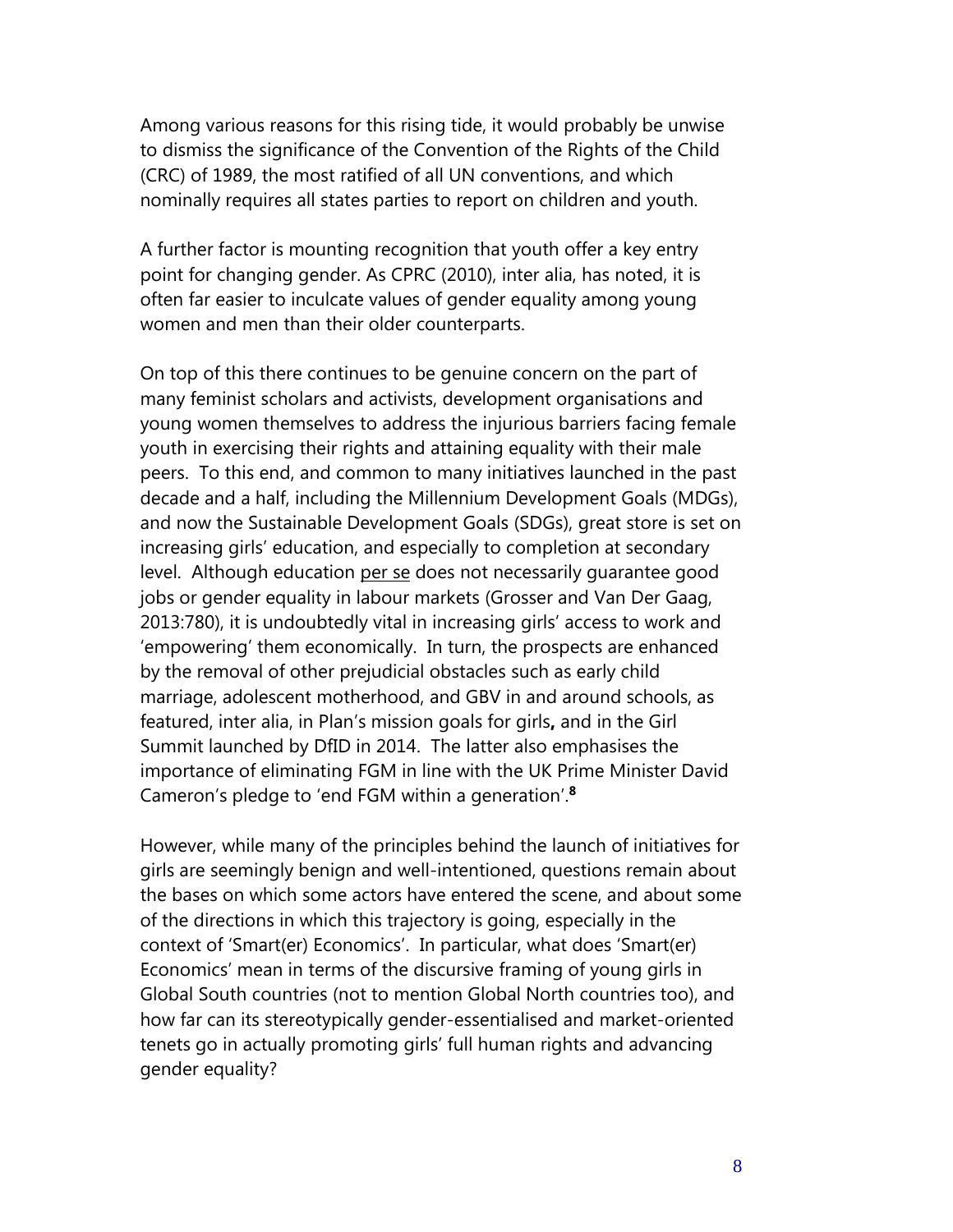In the next section I highlight a suite of cautions which might be borne in mind, detailing briefly, first, the origins and character of 'Smart Economics'

#### CAUTIONS

#### Smart Economics

Accepting that the 'discourse of Smart Economics is, like all discourses, a broad, amorphous and unwieldy subject' (Calkin, 2015b:614), its bottom line is that gender inequality hampers economic growth nationally and internationally. As such inclusion of, and investment in, women and girls are necessary for more effective development outcomes (see also Chant, 2016a; Prügl and True, 2014; Wilson, 2015).

Even if 'Smart Economics' has only been explicitly articulated as such in the past ten years or so, its roots can be traced back to the UN Decade for Women (1975-1985), and perhaps particularly to the 1980s when, in the wake of crisis and aggressive neoliberal economic restructuring, an efficiency rationale for 'engendering' development policy became increasingly discernible (Moser, 1989). This stemmed largely from recognition of the role played poor women's efforts in mitigating the adverse impacts on household livelihoods through individual and community-based intensification of their paid and unpaid activities (ibid.; see also Chant, 2012; Moser, 1993).

In the course of the 1990s and 2000s, the 'business case' for investing in women gained momentum, including in the Bank's *Gender Action Plan 2007-2010* which was sub-titled: *'Gender Equality as Smart Economics'.*  Notwithstanding that in the Bank's flagship *World Development Report 2012 (WDR 2012)* on *Gender Equality and Development*, greater rhetorical space is devoted to gender equality as a goal in it's own right, Calkin (2015b:614) regards this as another 'important building block in the Smart Economics architecture'. Certainly, given abundant evidence in WDR 2012 of what I have called 'clever' (or 'cunning') conflations, whereby 'Smart Economics' and 'women's rights' are often shoehorned into the same or consecutive sentence (Chant, 2012:205), this does little to detract from promoting an economically utilitarian version of gender equality which emphasises the dividends to be leveraged from mobilising nominally 'untapped' female efforts and energies.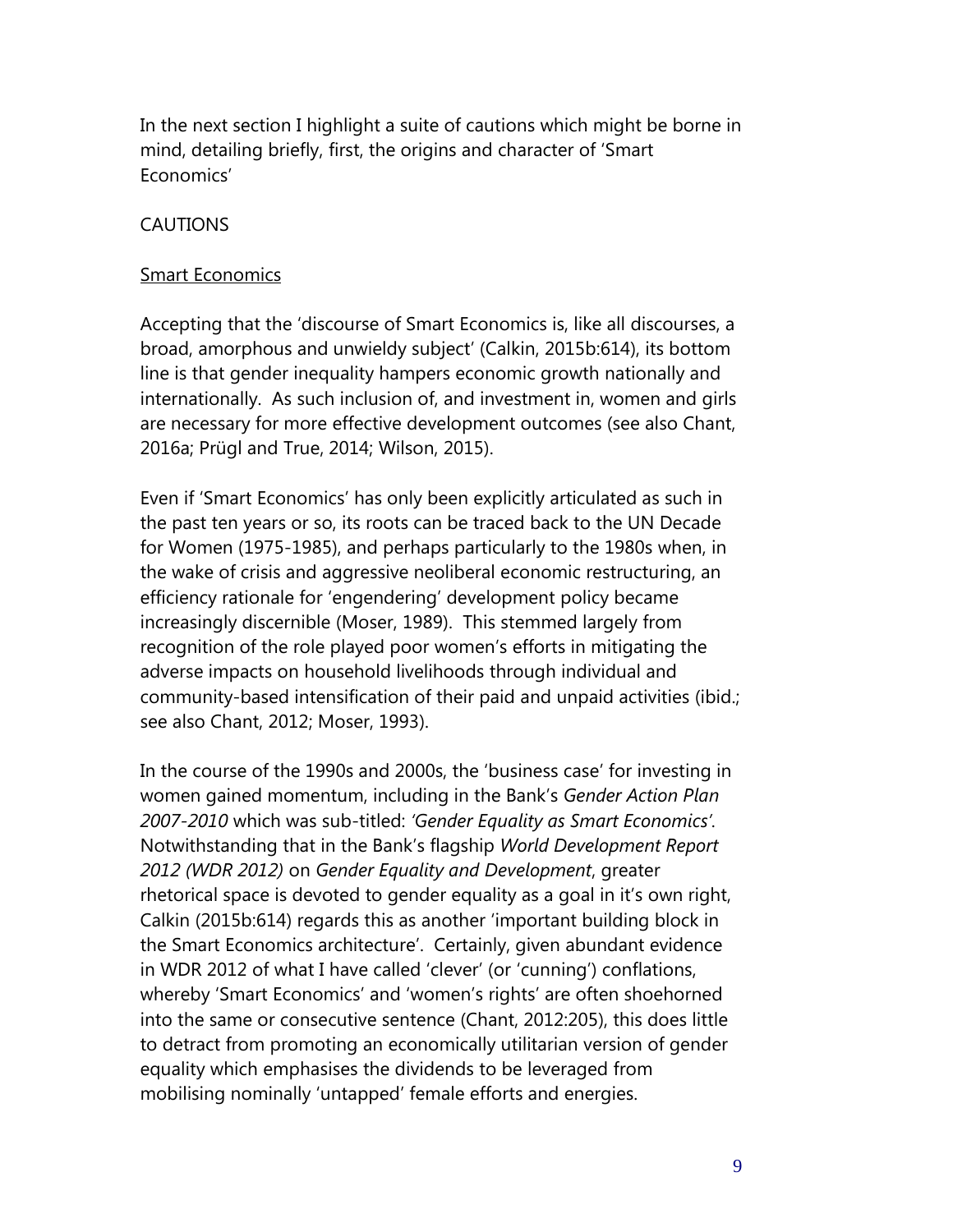Capitalising on essentialist notions of women and girls as not only altruistic but also safe-bet, risk-averse entrepreneurs, this hitherto neglected constituency represents serious 'value for money', promising unprecedented returns (ibid.; see also Cornwall, 2014; Cornwall and Edwards, 2010; Koffman and Gill, 2013; Prügl and True, 2014; Roberts, 2015; Shain, 2013; Wilson, 2011). Elias (2013:164) further underlines essentialist views of women business leaders as 'better able to incorporate compassion and humanitarianism within business practice'.

On top of this, 'Smart Economics' is not just about harnessing the capacity of women and girls for the purposes of economic growth, but also sports an agenda of population reduction, with notable reference in WDR 2012 to '…helping girls make "smart" reproductive decisions' (World Bank, 2011:316). 'Smart' reproductive decisions are effectively about girls avoiding early and frequent pregnancy in order to improve their health, and to circumvent inter-generational poverty from domestic to global levels (see Koffman and Gill, 2013:95-7; Wilson, 2011:326). Yet while the rhetoric may be about 'empowering' girls in the Global South to determine their own fertility, there is perhaps more in the way of population control than reproductive choice in the equation, especially as climate change has come to be linked with a return to neo-Malthusian preoccupations with 'over-population' rather than a crisis of corporate exploitation and over-consumption (see Hartmann and Barajas-Román, 2011). As Wilson (2013:4) has asserted:

'Central to the strategy of which the return of population control is a part, is the intensification of women's labour, with responsibility for household survival increasingly feminised, and more and more women incorporated into global value chains dominated by transnational corporations. It is this drive to intensify and incorporate the labour of women in poor households in the global South, rather than feminist concerns about reproductive and sexual rights, which underpins the now ubiquitous slogan of "investing in women" '.

The intimate interconnections of the World Bank with corporates, accountancy firms and investment banks has been underlined in forensic detail by Roberts and Soederberg (2012), who highlight that: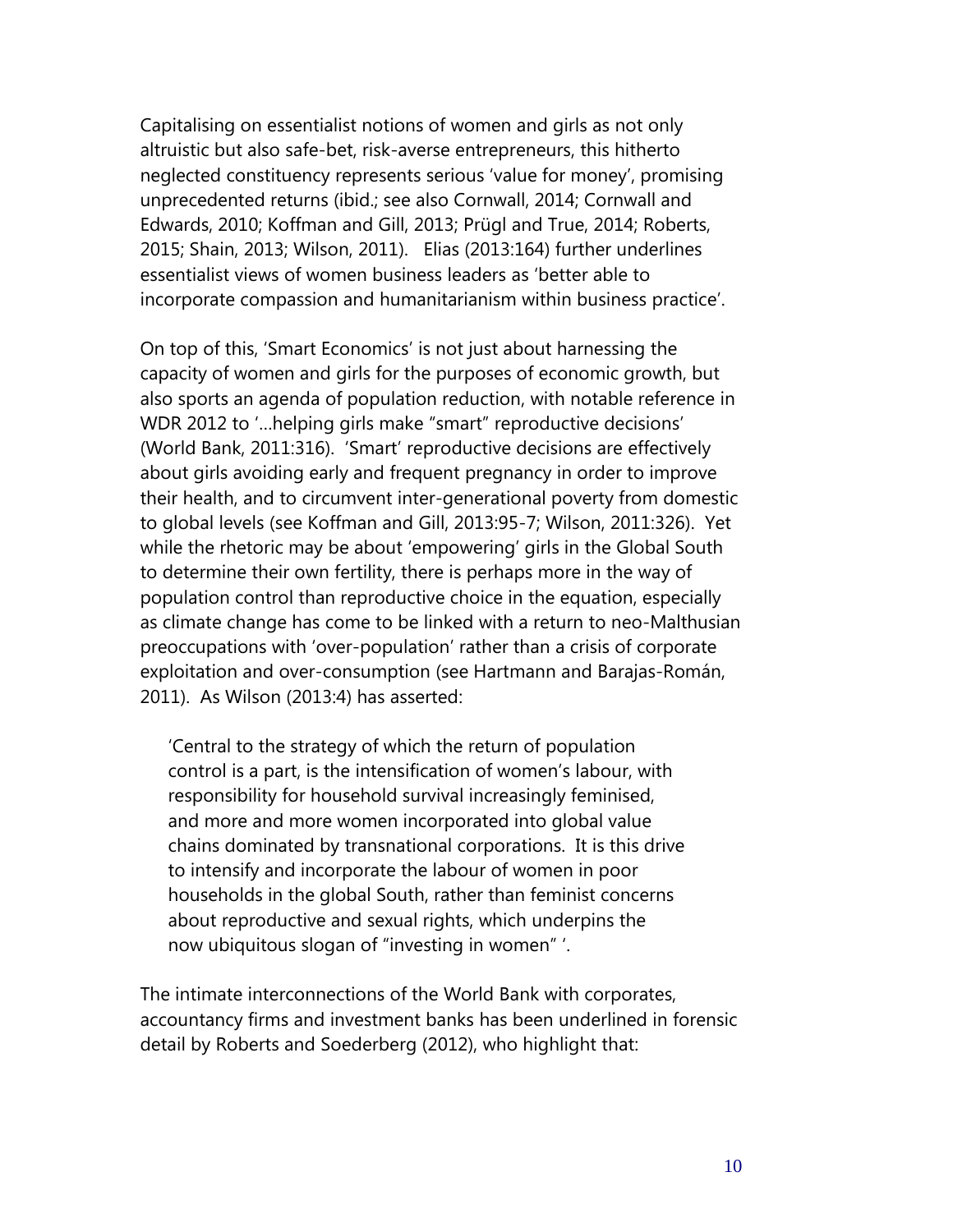'…the gender as smart economics framework carefully constructed by the emerging partnership between private corporations such as Goldman Sachs and public institutions such as the World Bank completely effaces the role of these very same institutions in helping to bring about global financial crisis that has made it so pressing to economically empower women' (ibid.:960).

That so many non-corporate development organisations, including NGOs, have jumped on the 'Smart Economics' bandwagon is perhaps less easy to comprehend. However, and undoubtedly testifying to the immense influence of the World Bank in development discourse and policy (see Chant, 2016a: 4), 'Smart Economics' has become an increasingly guiding mantra for so-called 'Gender and Development' justifications in numerous arenas. This even extends to UN Women, an organisation which might be construed as primarily concerned with promoting women's rights in and of themselves. However, soon after its launch in 2011, UN Women not only started talking about a 'business case' for gender equality**<sup>9</sup>**but also embarked upon engagements with corporates such as Coca-Cola to 'increase the empowerment of women entrepreneurs'.**<sup>10</sup>**

As far as girls are concerned, there were exhortations as far back as the 1990s to focus on younger generations of women. For example, in 1992, then Vice President of Development Economics and Chief Economist at the World Bank, Lawrence Summers, stated that: 'investment in the education of girls may well be the highest return on investment available in the developing world today' (Cobbett, 2014:312). In 1995, emphasis on girls as a development category was also in evidence at the Fourth World Women's Conference in Beijing, as encapsulated in the edict that 'the girl child of today is the woman of tomorrow' (Elias, 2013:162). However, the 'Smart Economics' case for girls has arguably gained most traction in the 2000s, as indicated in Okonjo-Iweala's statement at the beginning of this article, and in her endorsement on the back cover of Plan's *Report on the State of the World's Girls 2009,* that 'Investing in girls is the right thing to do. It is also the smart thing to do' (Plan, 2009).

Here one has to ask whether part of the 'smart' in this equation is about 'prevention' being cheaper than 'intervention', with investments made in women at an early age allowing them to take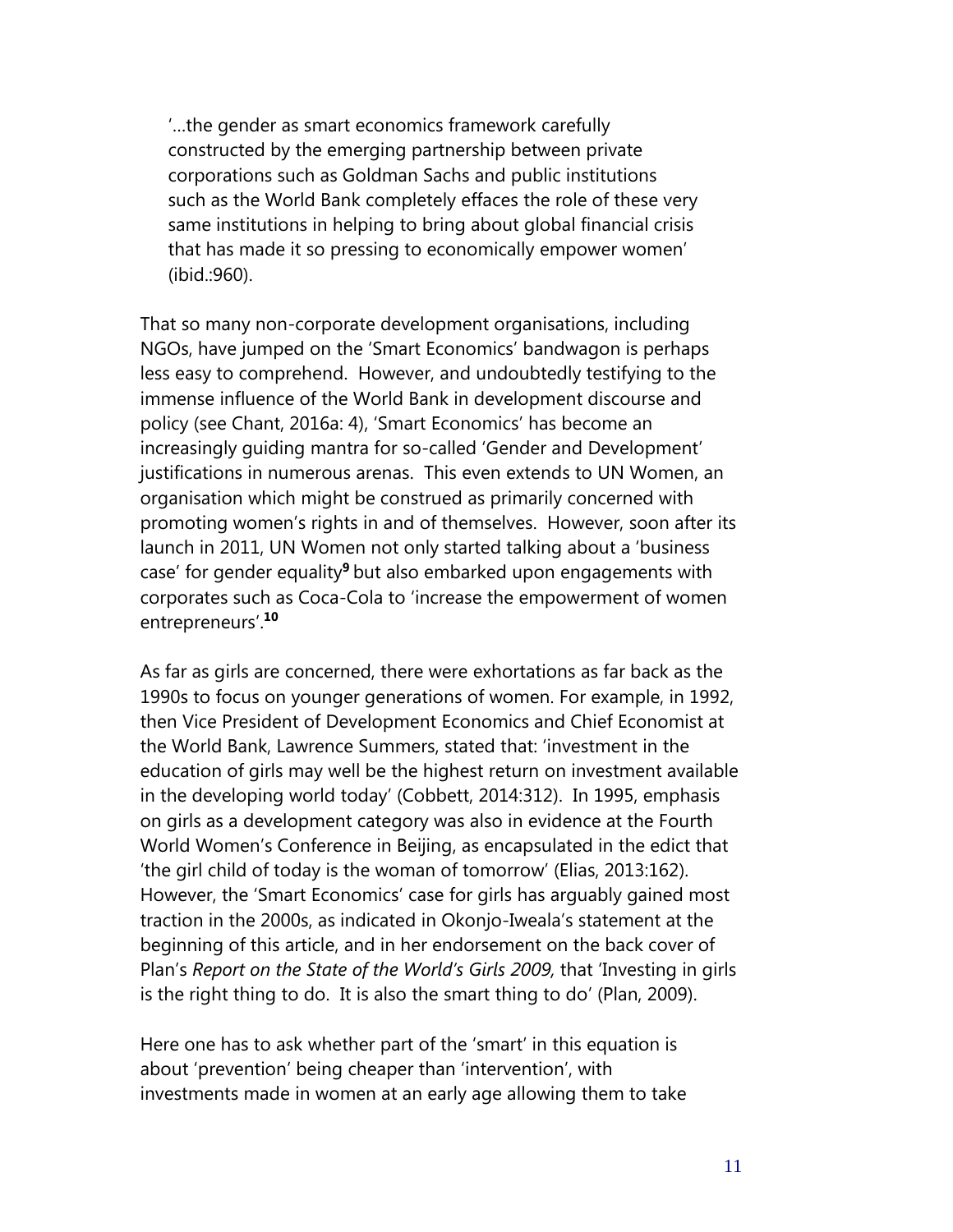care of themselves and their families without entailing further claims on the coffers of national states or international agencies. Indeed, within Plan's 2009 report itself there is reference to notions that girls are key to 'breaking the cycle of poverty for everyone', and that 'girls mean business', with acknowledgement of Nike Foundation 'findings' that specify very precisely (despite a continued and widely-lamented dearth of robust sex-disaggregated statistics) how much is lost to economic growth by constraining girls' development (see also Box 1).

The Nike Foundation's 'Girl Effect' has become something of an authoritative source on girls, which begs a slightly more detailed discussion of a venture that has possibly had the most impact on shaping the tenor of so-called 'Gender and Development' (GAD) policy towards girls in the past decade. I say 'so-called' because the femaleonly focus in contemporary initiatives for girls, especially those associated with the 'Smart Economics' ethos, does not, in my view, warrant the label 'Gender and Development' (GAD). The latter, in theory, calls for the inclusion of men and boys, and emphasises the importance of achieving transformations in gender roles and relations, even if in practice, 'gender' interventions continue to be more akin to those associated with 'Women in Development' (WID) which have traditionally targeted women in isolation (see Chant and Gutmann, 2000; Cornwall, 2007, 2014; Parpart, 2014; Parpart and Marchand, 1995). Indeed, it is tempting to ask whether despite the critical academically-driven rhetoric of GAD in the 1980s and 1990s, in policy circles this has amounted only to a slight detour from abiding WID approaches over the past four decades. **<sup>11</sup>**

#### The 'Girl Effect'

As noted earlier, Nike Foundation's 'Girl Effect' mobilises support for investment in, and empowerment of, girls, often partnering on projects with NGOs in developing nations, and soliciting charitable contributions from across the world. A recent review of its donation website exhorts the (implicitly Global North) public to help 'build the futures of 100 Zimbabwean girls' through Nike's collaboration with the Zimkids Orphan Trust, to 'equip rural Kenyan girls to GET UP out of poverty' through Nike's allegiance with the Global Interfaith Partnership', and to address 'teen girls' health and empowerment in Uganda' in collaboration with the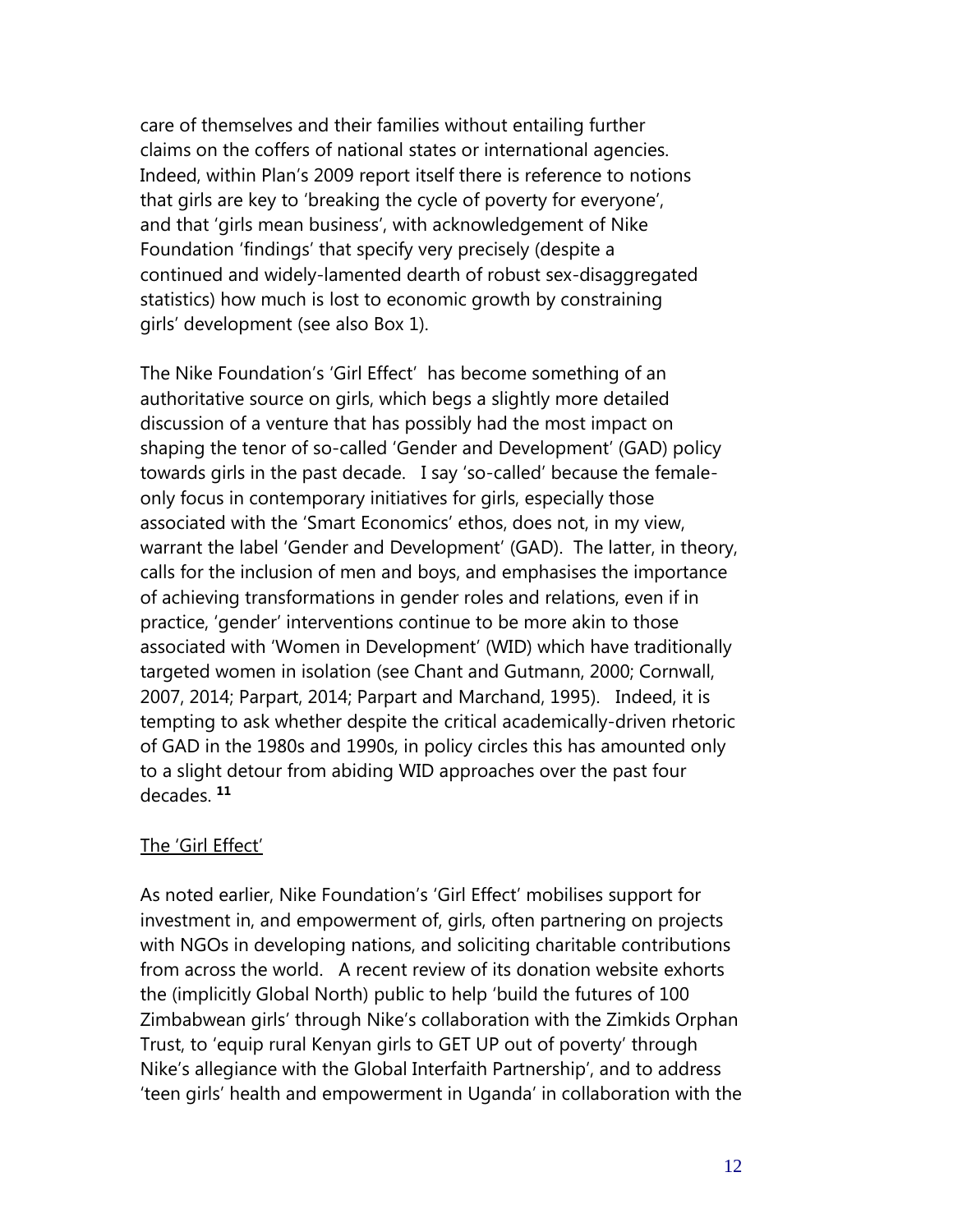Shanti Uganda society.**<sup>12</sup>** For relatively small amounts of money, private donors are offered options to invest in a diverse range of initiatives spanning from sanitary pads to education, training, self-defence and leadership, which will enable orphaned girls in Zimbabwe ('a dangerous place to grow up female'), to 'surmount the economic and social chaos and lead their community into a vibrant and just future'. In the context of Uganda, which allegedly has the highest rate of adolescent motherhood in the whole of sub-Saharan Africa, donations can help to 'reduce teen pregnancy, improve maternal health, and keep girls in school', as well as assist each girl to make her own re-usable menstrual pad, and learn about nutrition, reproductive health, female role models and 'healthy relationships'.

Aside from the general efficiency rationale for prioritising girls, in which their human rights seem to be rather a small part of the picture (Box 1), the slogans and iconography of the 'Girl Effect' posters, videos and website content are nothing other than confident about the prospective efficiency of 'empowered girls'. These are reflected in the headlines of the Nike Foundation revolution poster: 'The revolution will be led by a 12-year old girl' (see Koffman and Gill, 2013), and other 'buzzword phrases' such as 'girls are the most powerful force for change on the planet', 'change starts with one girl', 'invest in a girl and she will do the rest', and, in July 2014, the caption for the first East London' Girl Effect Live' festival, 'power of girl', a groundbreaking event to 'celebrate girls' potential to stop poverty before it starts'. This raises the question of whether girls are effectively imbued with incredible (if not 'superhuman') power 'of 'stopping poverty before it starts', as if poverty through history owes to a simple lack of individual female agency, rather than deeply embedded inequitable structures and systems (see Grosser and Van Der Gaag, 2013:77).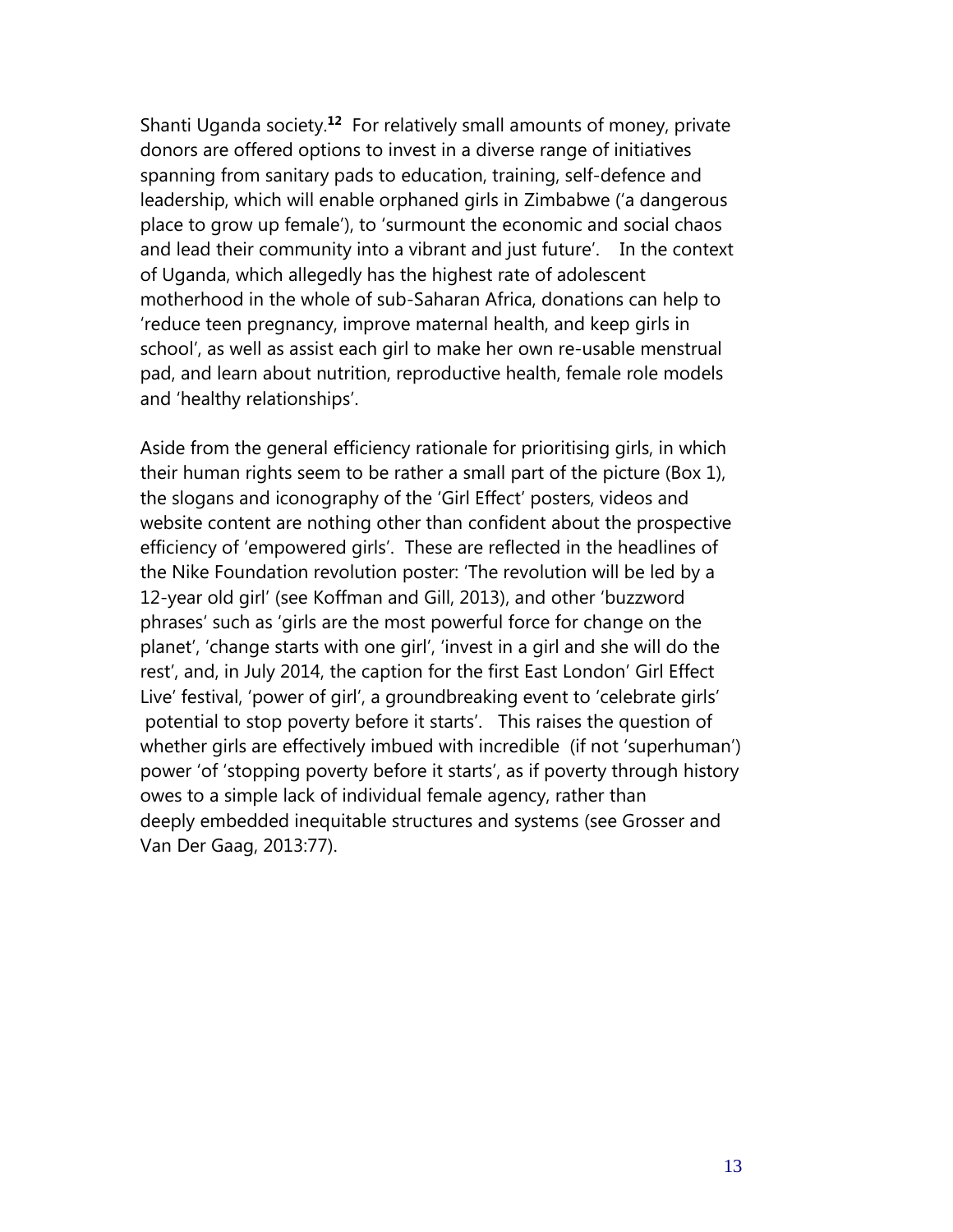#### **BOX 1: WHY GIRLS?, ACCORDING TO GIRL HUB**

#### **THE CASE FOR PRIORITISING GIRLS: STOP POVERTY BEFORE IT STARTS**

#### **IT'S A MATTER OF HUMAN RIGHTS**

'Putting girls at the centre of the next generation of global development goals provides a framework for ensuring that girls' rights are respected, protected and fulfilled'.

**ADOLESCENT GIRLS HAVE THE POWER TO END INTER-GENERATIONAL POVERTY** 'Investing in adolescent girls is not only the right moral decision –- it's a smart economic decision… When girls grow up healthy, educated, safe and empowered, they emerge as adults better able to ensure their own success and well-being, and that of others'.

#### **THE RETURN ON INVESTING IN ADOLESCENT GIRLS IS HIGH, SO ARE THE COSTS OF EXCLUDING THEM**

'Just one additional year of secondary schooling boosts girls' future earning potential by 15-25%. In Kenya that means national income could jump \$3.4 billion – almost 10% - if all Kenyan schoolgirls completed secondary school and the 220,000 adolescent mothers avoided pregnancy'.

#### **INVESTING IN GIRLS HELPS SOLVE GLOBAL CHALLENGES.**

'Investing in adolescent girls is critical to a sustainable future for us all. Adolescent girls can accelerate change on issues ranging from climate change to peace and security'.

Source: Chant (2016a: 12, Box 1), adapted from http://www.girleffect.org/media/1160/declaration\_high\_res.pdf, accessed 23 Feb 2015)

Among the Girl Effect's numerous videos, the three most popularly viewed and cited are 'Investing in girls has the potential to save the world', 'The clock is ticking', and 'I dare you'. Grosser and Van Der Gaag (2013:76) identify that the first one, as of 2013, had more than 3 million hits, which is '…a number that any development agency would die for'. The messaging in the videos is very much that girls, if given a chance, will be more reliable supporters of household well-being, with the 'I dare you' video pointing out that girls who earn put 90% of their income into their families, whereas boys only manage 35% (Wilson, 2011:325). As Shain (2013:8) comments, radically divergent pathways lie in wait for the impoverished Third World girl:

'She gets a chance: she gets educated; she stays healthy; marries when she chooses; raises a family. As a result "she has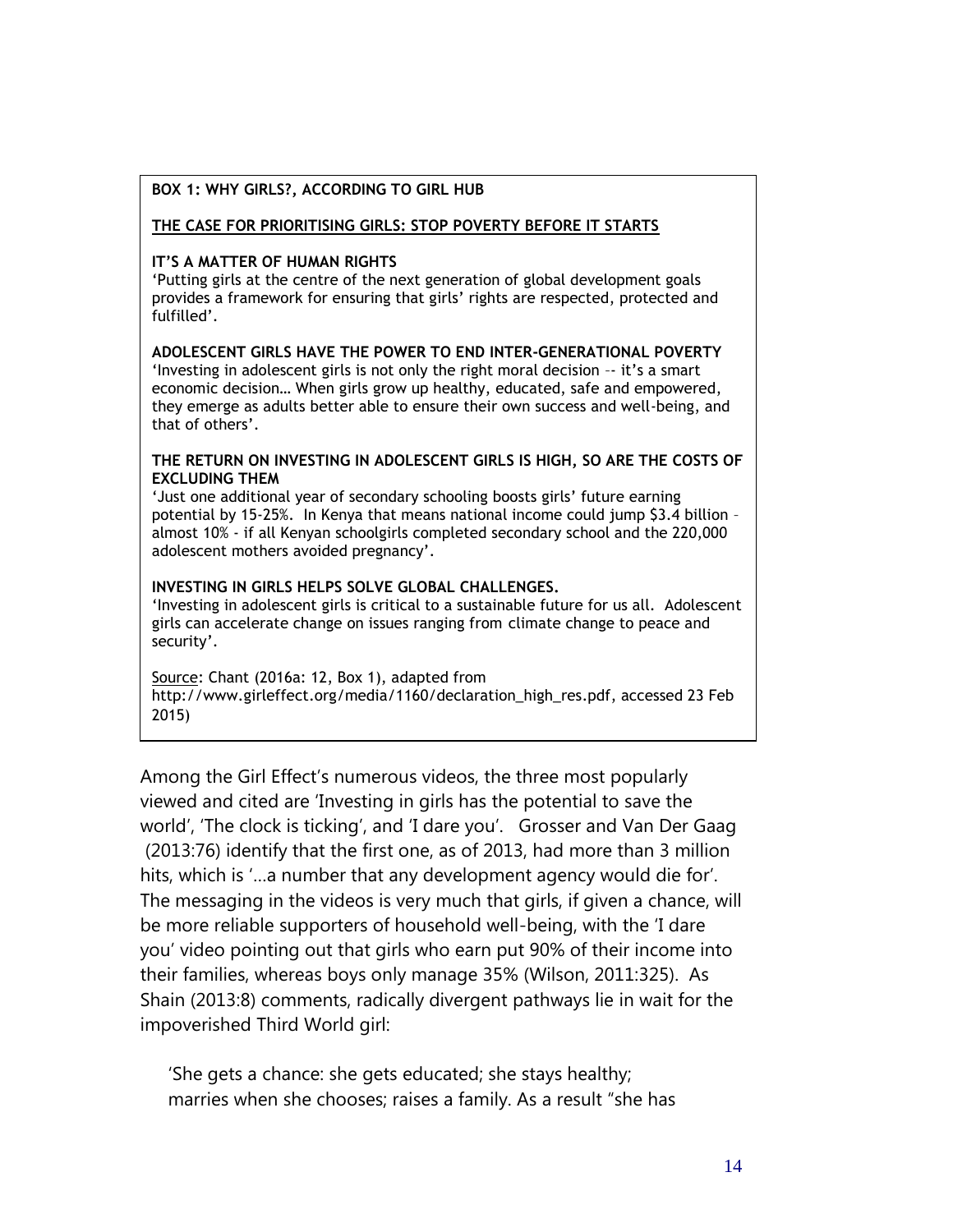the opportunity to raise the standard of living for herself and her family"; None of this happens: she is illiterate; married off; is isolated; is pregnant; vulnerable to HIV. As a result "she and her family are stuck in a cycle of poverty" ' (see also Calkin, 2015a:661; Cobbett, 2014:313-14; Wilson, 2011:325-6).

Leading on from this, Shain (2013:3) stresses the paradoxical situation in which girls in poverty are depicted as vulnerable yet powerful, victims yet agents, constrained yet capable. This is echoed by Koffman and Gill (2013:88) who not only point up how girls in the South are simultaneously portrayed as 'victims of patriarchal culture' yet 'subjects of extraordinary potential' and 'entrepreneurial subjects in waiting', but also the irony that poverty itself 'can be celebrated for the entrepreneurial capacities it stimulates' (ibid.:90)

Clearly, an injection of donor assistance helps to more squarely situate girls in markets and to smooth the transition from 'victimhood' to 'victory', even if as Dyhouse (2014:253), notes historically, with particular reference to the UK: ' It is difficult to forge a political identity out of victimhood. Victims call for protection, and too much protection can easily begin to look like control' .

In the context of poor girls in the Global South, there is arguably a major form of control exerted by the fact that 'victimised' girls are nominally in need of wresting from the clutches of patriarchal customs and practices in their own countries, aided by their First World sisters and corporate saviours.

The appeal to enlist the support of girls in advanced economies is framed appositely in Koffman's and Gill's (2013:86) question as to whether the Girl Effect represents 'global sisterhood' or 'cultural imperialism'. Herein there are '…contrasting constructions of girls in the Global North or South as, respectively, empowered, postfeminist subjects and downtrodden victims of patriarchal values' (Koffman and Gill, 2013:85), with girls in the US framed as active, empowered, free agents who are:

'… invited to endorse feminism but only in relation to the South. They themselves are seen as being the most empowered, socially connected and educated girls in history. The need for change in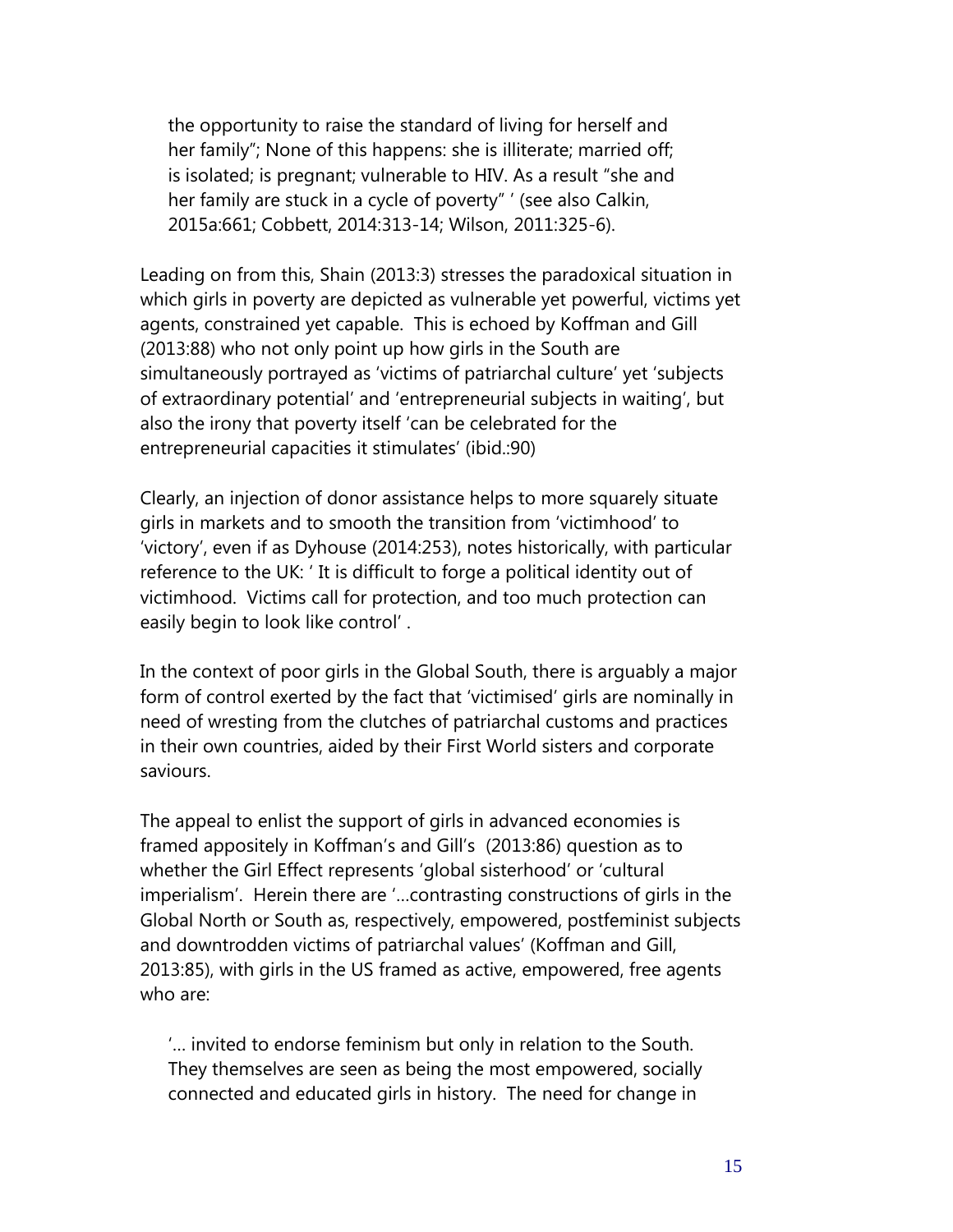gender relations is entirely displaced onto the less fortunate "sisters" in the South. This is … problematic in the colonial relation of rescue fantasy that it sets up in relation to the South, but it also does significant performative work in the North. In emphasising the postfeminist idea that "all battles have been won" (for privileged women in the Global North), it further underscores the move to individualistic discourses that disavow structural or systemic accounts of inequality' (ibid.:98)

Indeed, although Dyhouse (2014:254-5) espouses the idea that, on balance, British girls are better-off today than they were at various points in the past, she is keen to remind us that this:

'…is not to suggest that there aren't still problems deriving from double standards and inequality… These inequalities constrain and distort the life chances of girls, particularly those from less privileged social backgrounds. The historian bent on taking the long view may discern clear signs of progress, but this is not in any way to surrender to complacency. For history also demonstrates the ever-present possibilities of backlash, reaction and new oppressive forces. Young women need feminism as much as ever, if they are to see their lives in context and to live them fully'.

On top of this, we have to remember that in our decidedly globalised age, geography is not necessarily a predictor of people's circumstances. There is as much heterogeneity within the so-called developed as in socalled 'developing' regions, with considerable mobility of attitudes, perspectives and practices across borders. For example, in various parts of Europe young women originating from countries practising FGM/C may not be any less at risk than they would be in their own or their parents' source areas.

#### Girl Effect and Beyond

Similar, and arguably misguided, dichotomous stereotypes of 'First World' and 'Third World' girls are apparent in other initiatives spawned in the wake of the Girl Effect such as the UN Foundation's 'Girl Up' campaign, which was launched in 2010, and again appeals to Global North girls to help their Global South counterparts, with the aim of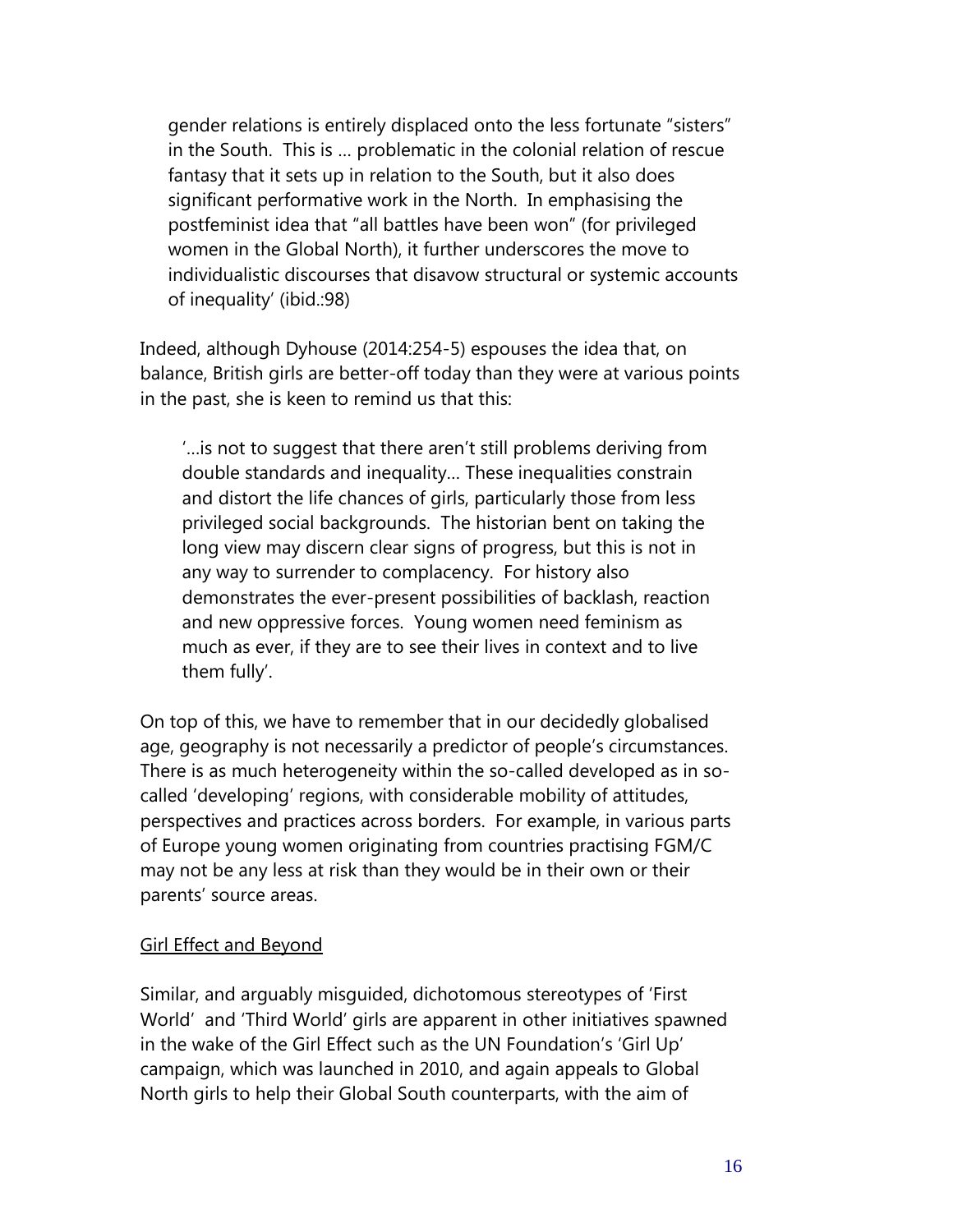enabling them to be 'just like you' (i.e. 'free', 'wealthy', 'empowered'), which casts into the penumbra the question of major historical and contemporary differences and inequalities (Koffman and Gill, 2013: 92).

Such a transformation is also advertised as readily achievable, with one of the main ways in which 'empowered girls' in advanced economies are encouraged to aid their less fortunate Global South 'sisters' is through the purchase of iconographic merchandise which they are then exhorted to disseminate on social media platforms (see Box 2). This not only summons-up echoes of what Richey (2010:504) has described in the context of her work on 'Brand Aid' as consumption becoming the new 'mechanism for compassion' in the postmodern 'philanthrocapitalist' age (see also Richey and Ponte, 2011, and Cornwall, 2014), but also contributes to what Koffman et al (2015) have characterised as 'selfie humanitarianism' in which 'helping others is intimately connected to entrepreneurial projects of the self' (ibid.:158), and whereby the 'humanitarian gaze' is deflected from 'those in need and onto the individual donor' through 'entrepreneurial and narcissistic self-work' (ibid.).

#### **BOX 2: SELECTED CITATIONS FROM GIRL UP WEBSITE**

'Where there's a girl there's a way'

'With Girl Up you can join the fight for every girl's right to be respected, educated, healthy, safe and ready to rule the future. Just like you'

'Support Girl Up with style – buy a Girl Up tee or tote and fill your bag with a water bottle, pen, magnet and stickers!'

'We … want to see you in your Girl Up gear. So send us a photo of you wearing your shirt, drinking from your water bottle … or post it on our Facebook page'.

Source: Koffman and Gill (2013:93-5)

Not only is there an issue with perpetuating essentialised binary stereotypes of Global North and Global South girls in which capacity for agency and leadership is defined fundamentally by geographical and class divisions, but also, as mentioned earlier, in positioning girls against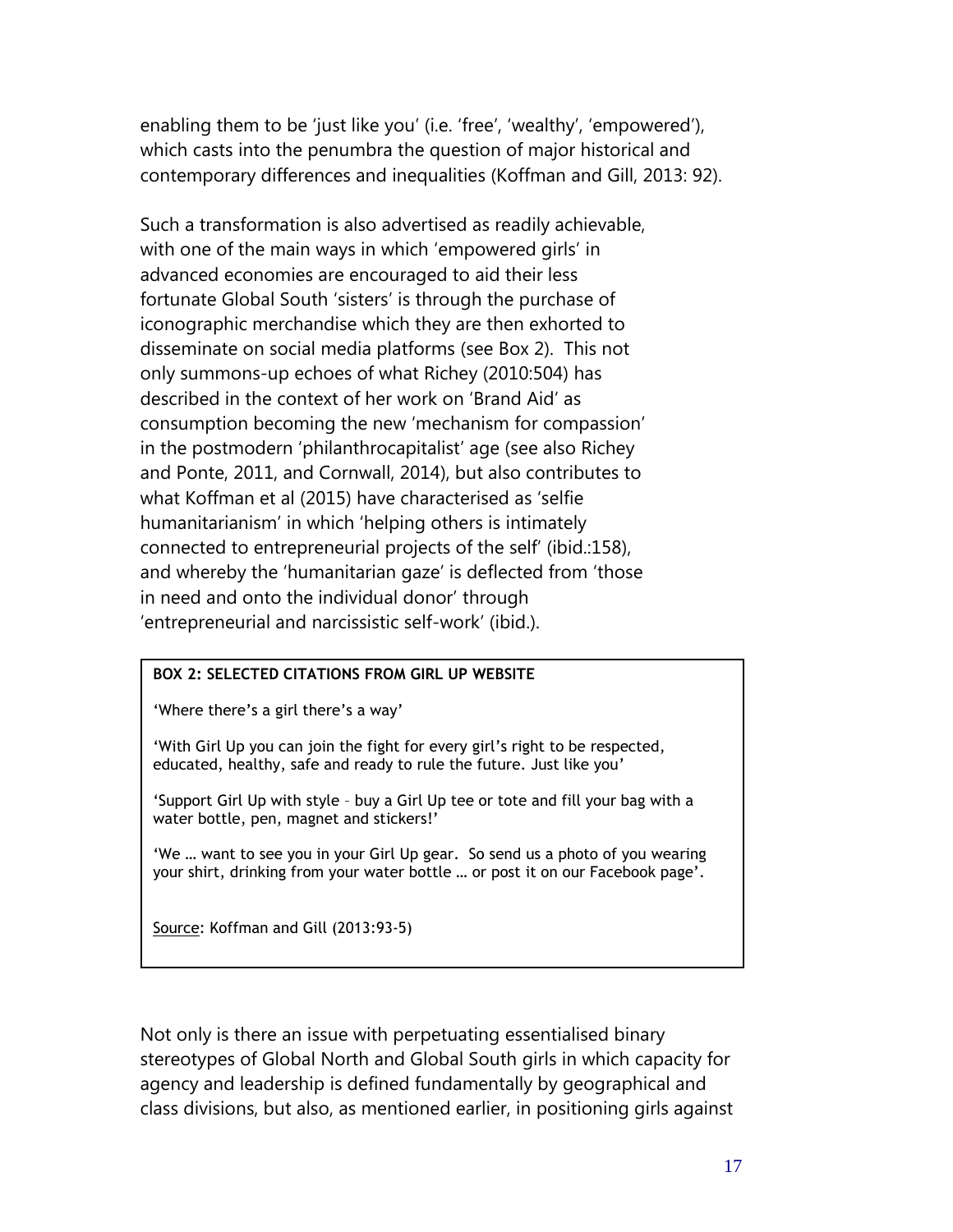boys, who are largely omitted from the frame. While male exclusion possibly owes to an attempt to reverse historical inequalities in resource distribution, another factor is conceivably that girls might better serve the economic aims of contemporary global neoliberalism (Chant and Sweetman, 2012:524). As articulated by Koffman and Gill (2013:98):

'…women in the Global South are constructed as ideal neoliberal subjects, more "responsible" than their male counterparts and more "worthy" of investment… girls are the "unexpected solution" to "the world's problems" as the Girl Effect would have it, because they will buy a cow, not alcohol or cigarettes'

Cleary, in pursuing such a line, little may be done to unseat essentialising oppositional stereotypes of male "egoism" and "irresponsibility" versus female "altruism" and "self-sacrifice"' (Chant and Sweetman, 2012: 524).

Aside from the arguably misplaced emphasis on essentialised female dispositions and agency, various scholars have also seen in the Girl Effect and its companion movements, a disturbing deflection of blame from state, as well as non-state actors -- most notably large-scale multinational companies -- who have arguably colluded in entrenching poverty in the Global South, and stripping away much of the social infrastructure necessary to alleviate unpaid – and largely female - labour. Instead, through their ostensibly philanthropic gestures, corporates have managed to achieve a face-saving about-turn in which they are celebrated as the vanguard for saving the victims of their cumulative actions through the agency of girls liberated from anachronistic patriarchal cultures. As articulated, inter alia, by Hickel (2014:1356) in relation to the Girl Effect:

'Women and girls are made to bear the responsibility for bootstrapping themselves out of poverty that is caused in part by the very institutions that purport to save them (see also Calkin, 2015a:664; Cornwall, 2014:132; Koffman and Gill, 2013:90; Koffman et al, 2015:157; Roberts, 2015; Shain, 2013:2)

In light of the above, and returning to the question of who is benefiting most from 'Smart Economics' and attention to girls, I would contend that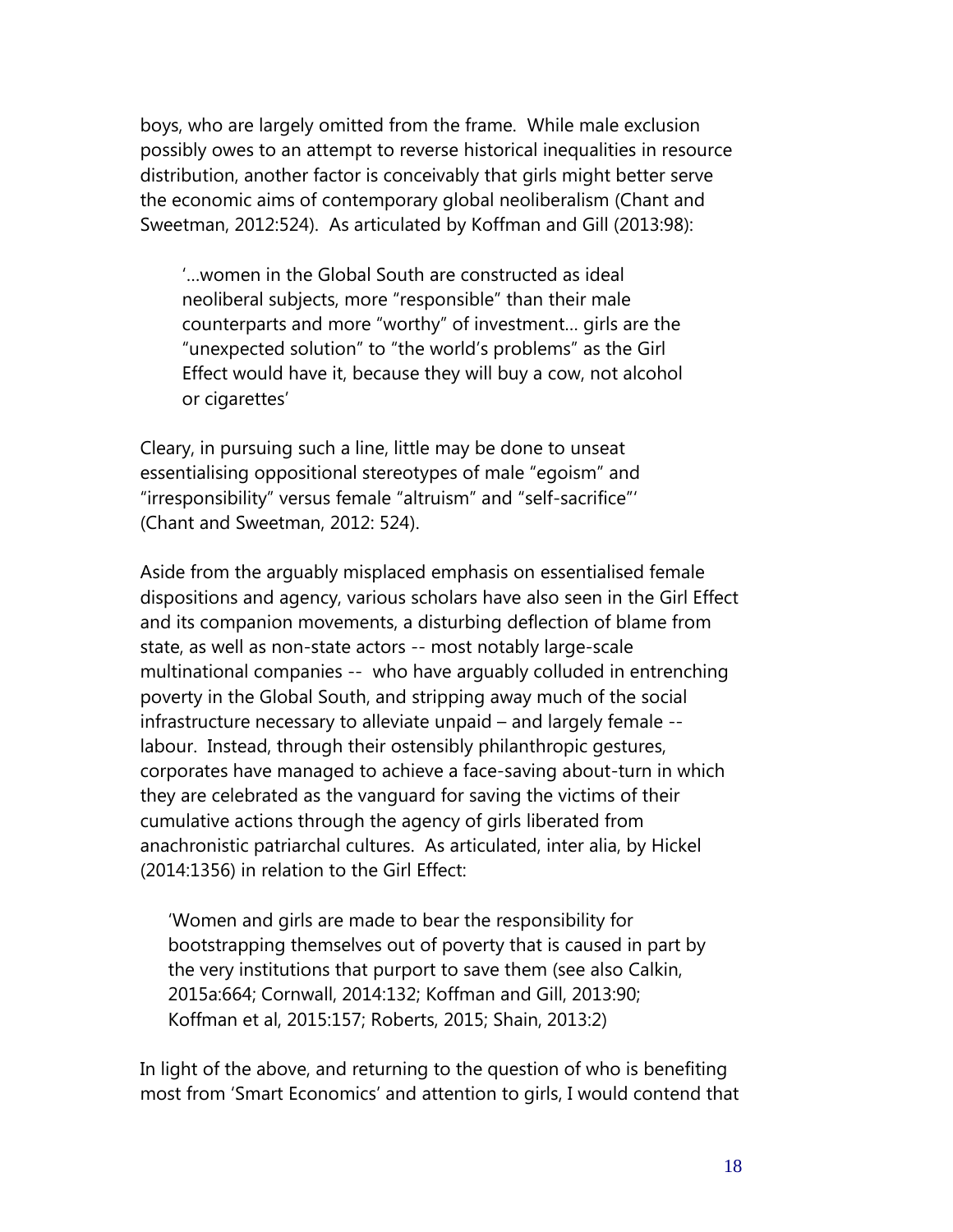'Smart Economics' is 'smartest' from the perspective of agencies concerned primarily with developmental efficiency, and for big players in the global economy, insofar as markets expand as they become ever more 'inclusive'. By contrast, whether 'Smart Economics' is equally 'smart' from feminist and grassroots perspectives, especially when considering the reliance of this approach on essentialising gender stereotypes and additional burdens imposed upon women and girls (e.g. Chant, 2008, 2016a; Molyneux, 2006,2007), is more of a moot point. Here I particularly emphasise the onus placed on girls and women to be responsible economic actors and altruistically give back to their families in ways that boys and men do not – or are not exhorted to do - to the same extent.

The recent groundswell of interest in girls seems to be primarily self-serving for corporates, providing a unique chance to demonstrate 'social responsibility' (despite murky past records of exploitation – Calkin, 2015a:664), while at the same time permitting the perpetuation of a 'business as usual' agenda whereby the downsides of aggressive capitalism are 'mopped-up' on the backs of girls' hard work and assumed sense of duty (Elias, 2013:163; Grosser and Van Der Gaag, 2013:81; Prügl and True, 2014:1155-6). In this light, it is little surprise that Roberts (2015:226) calls for:

'…renewed commitment to critical anti-capitalist and antiimperialist feminist scholarship that disturbs the attempt to reduce gender equality to a simple, measurable, and profitable goal that can be achieved while failing to challenge corporate power and neoliberal capitalism'.

#### CONCLUDING POINTS

Drawing on the classic work of Mohanty (1991), Roy (2010:69) points out how the construction of Third World women as 'victims' has segued over time to a newfound iconic status of 'indefatigable efficiency and altruism'. In the past ten to fifteen years, this increasingly popularised notion has extended rapidly and definitively to their younger counterparts, who are nominally not just capable of mediating poverty, but stopping it before it starts. This superficial reading of the causes of poverty and gendered injustice may not only lead to ineffective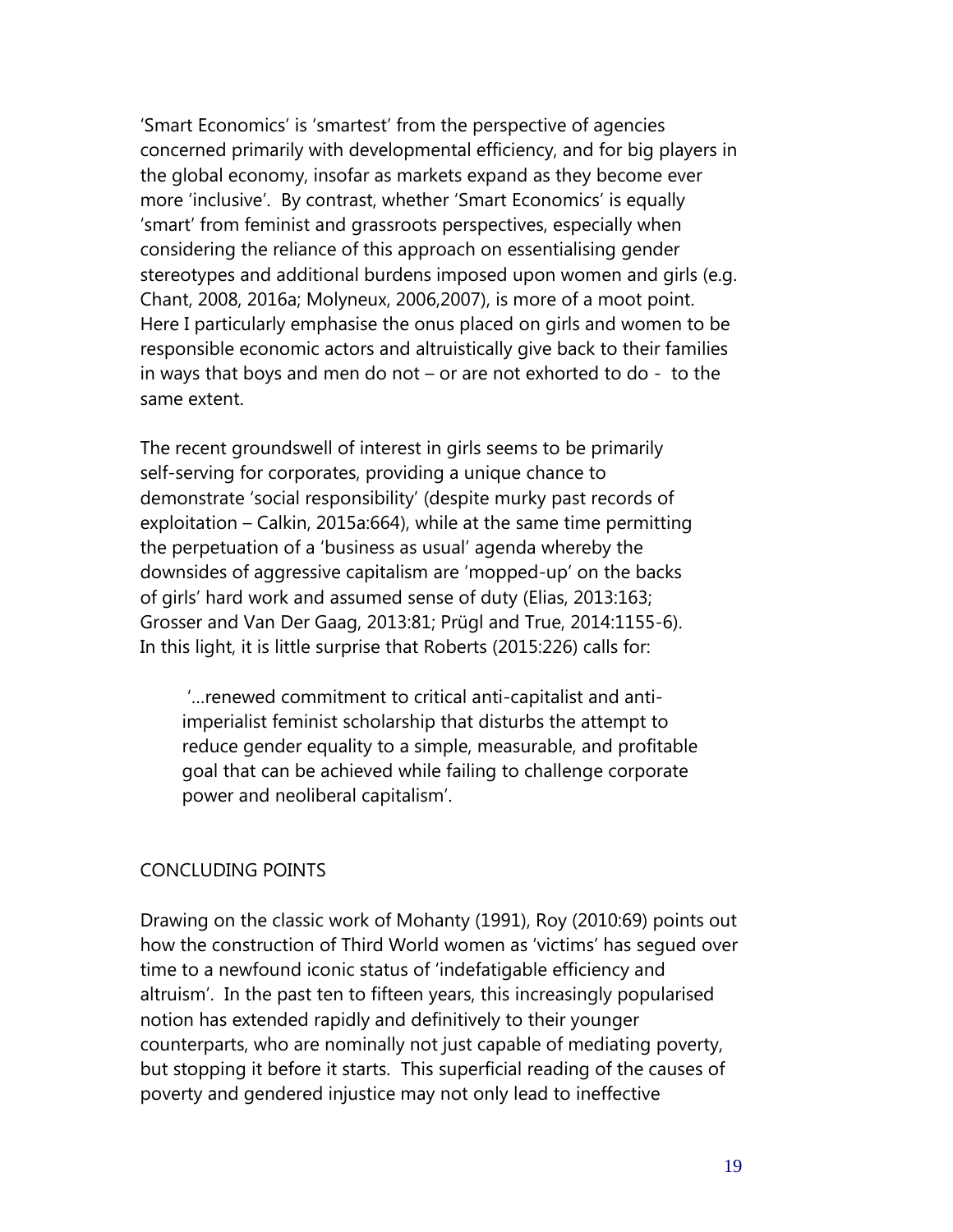solutions, but might also be counterproductive (Grosser and Van Der Gaag, 2013:83).

While it is no doubt important that girls retain their unprecedented visibility in development agendas, I believe it is vital that assurance of their freedoms and rights is not sacrificed on the altar of responsibilities. As it stands at present, there is a serious danger in functionalising the vulnerability and victimhood of Global South girls as a means to convert them into agentic entrepreneurs with a lifetime of contributions to alleviating their families' poverty ahead of them. As Wilson (2010: 301), among others, has argued:

'The construction of poor women as "rational economic agents" exercising choice is elaborated within the moral framework of neoliberalism which ascribes "responsibilities" to the poor as a condition for their enjoyment of "rights" '.

Leading on from this, we need to take care that girls' rights are not simply limited to rights to participate in global capitalist markets as workers, consumers, and clients for credit. The 'insane utilitarianism' described by Narayan (2010) (cited in Hickel, 2014:1362), whereby basic rights and dignities of girls and women are only justifiable if linked to corporate interest and economic outcomes should be displaced by the imperative that the human rights of women and girls are worthwhile goals in and of themselves. This, of course, is a major challenge, since as Hickel (2014:1365) levels, much of the misidentification of causes of underdevelopment 'in the face of obvious evidence is only possible because the narrative of individual freedom that lies at its heart carries such power'. In fact '..moving from kinship/patriarchy to individualism/markets simply replaces one type of crisis with another' (ibid.:1370).

Recognising that global economic and political forces are overwhelmingly responsible for poverty in Global South, such that concentrating on individual agents, without attention to structures, is unlikely to get us very far, we arguably need to continue to campaign for public as well as private investment. Market institutions may at some level be responsive or creative, and as Prügl and True (2014:1157), suggest, PPPs could lead to 'principled business and economic activity'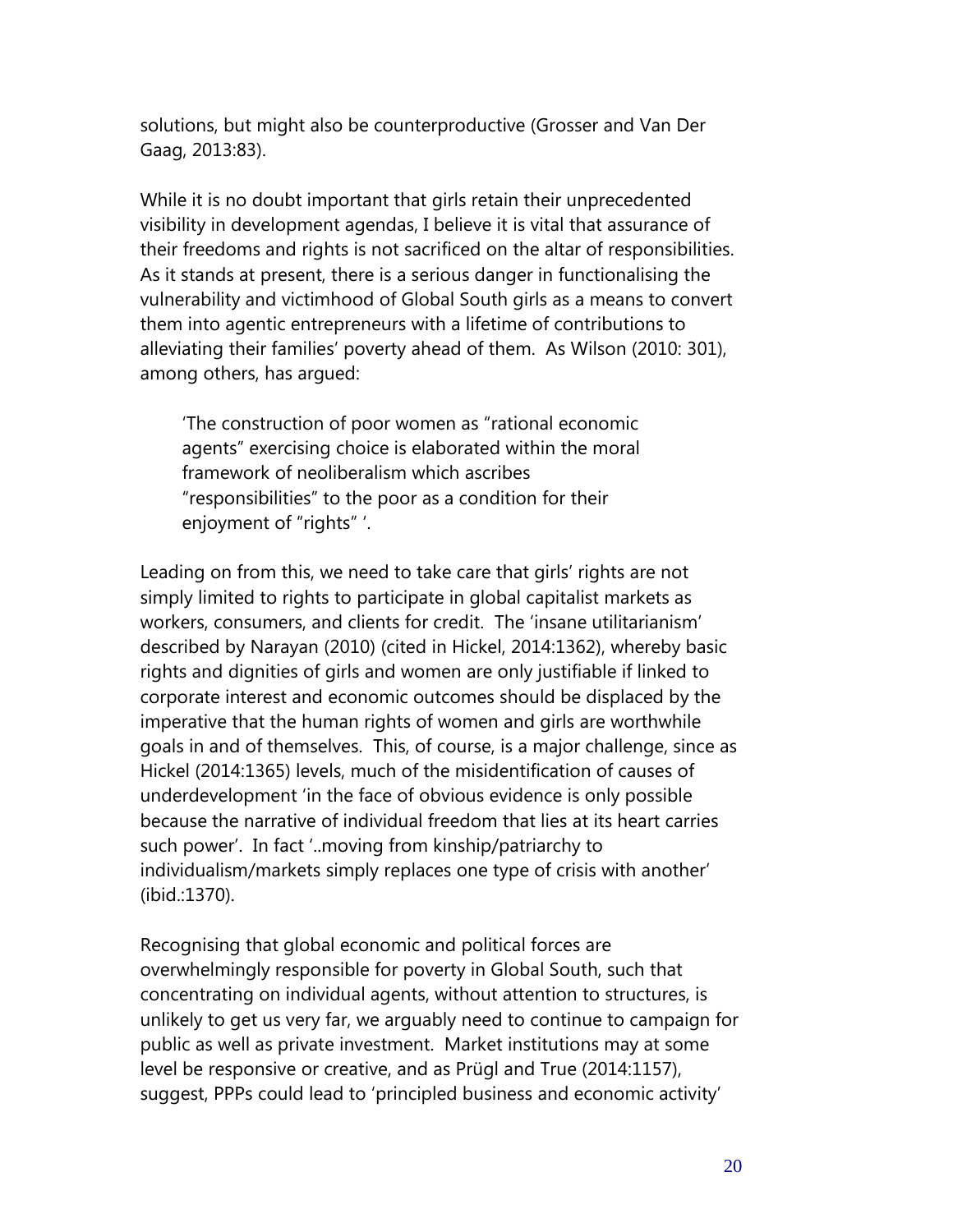which might have beneficial impacts on gender equality and women's empowerment. By the same token private investment is also more likely to succumb to vicissitudes of fad and fashion not to mention the relentless logic of accumulation. Public investment, alternatively, arguably embodies more potential to be associated with enduring structures and greater accountability – at least in some contexts. Perhaps one way forward would be to levy more in the way of corporate taxation which could then be used by publically accountable institutions for the global good in South and North alike?

According to the 'Girl Declaration', which came about through consultation of 25 development organisations with 508 adolescent girls living in poverty in 14 countries, the goals the latter prioritised for the post-2015 SDG era were five-fold.

First was education for girls to enable them to participate fully in economic, social and cultural life. Second was health information and services to enable them, inter alia, to avoid teenage pregnancy, and which are geared to ending FGM. Third was safety, including freedom from violence and exploitation, and access to 'girl-friendly spaces'. Fourth was economic security, including access to financial literacy training and services, bank accounts and secure land tenure. Fifth was citizenship – including data on girls, legal identity, and receptivity to girls' voices**. 13**

While I am fully supportive that girls themselves should be involved in determining priorities for the future, it is somewhat disappointing that all the suggestions in the Girl Declaration were female-focused, with no mention made, for example, of encouraging boys and men to share unpaid work. As cautioned by Grosser and Van Der Gaag (2013:79): 'Building a better world involves working with the relatively powerful as well as the less powerful'.

The tenor of the post-2015 'Girl Declaration' makes me wonder whether such consultations trade on solutions that are inculcated by the organisations which nominally support girls, but which do not necessarily encourage them to question current modes of development or educate them to be critical of, rather than compliant with, prejudicial gendered social and economic orders. In the spirit of the new altruism paraded by corporates, coupled with the essentialisms promulgated by 'Smart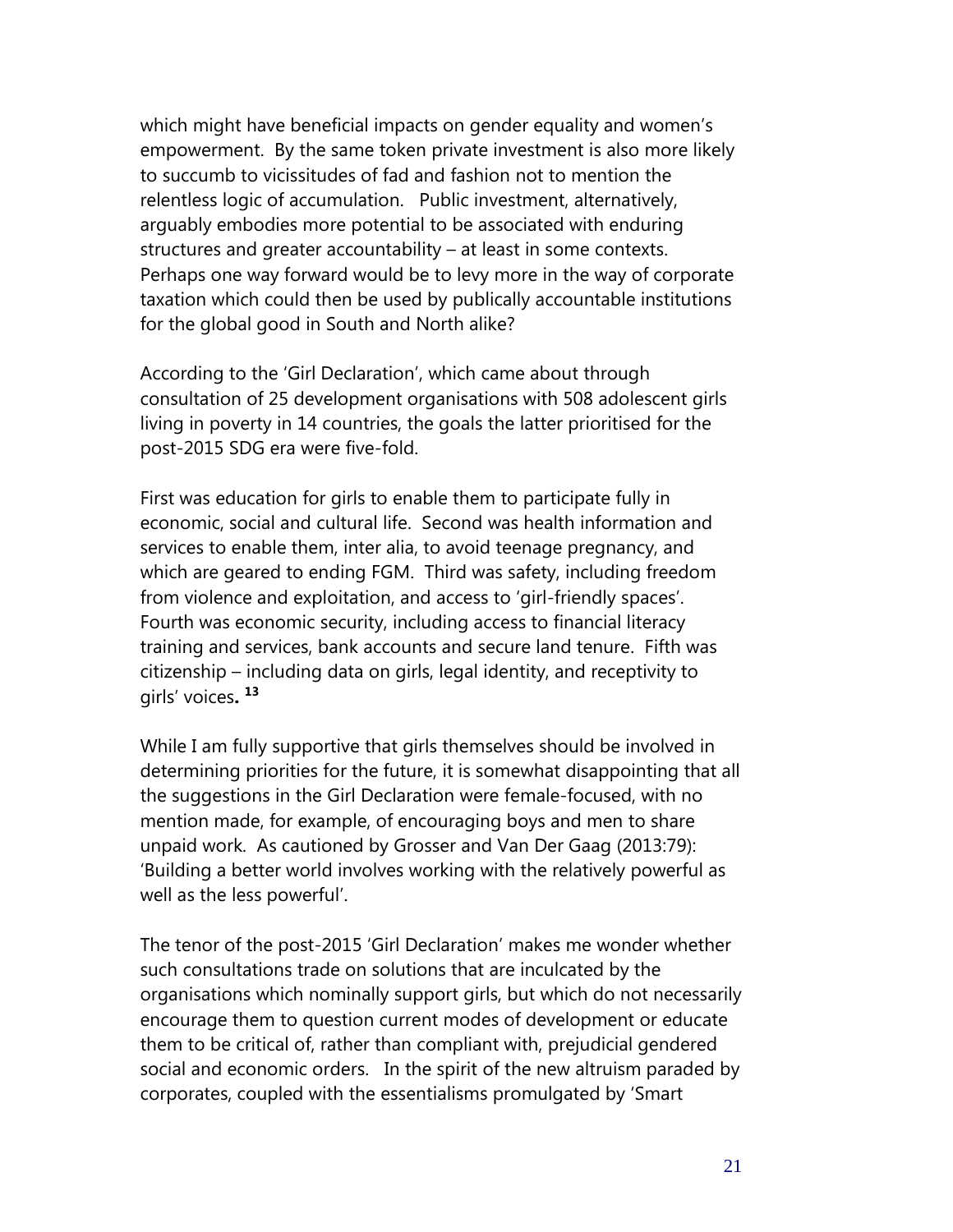Economics' approaches, making women and girls the repository of this morally, socially – and economically - important resource should surely not be confined to them alone? If the world is to change for better, including for young women, then more transparent and accessible accounts about the root causes of poverty and inequality need to be made available by powerful bodies such as the World Bank, and responsibilities for transformation shared by the institutions and individuals who perpetuate injustices on the basis of gender, class and geography.

#### ACKNOWLEDGEMENTS

The origins of this paper lie in an opening address to the International Colloquium 'Childhood in Feminine: Girls' held at the Universitat de Barcelona, December 2014, to which I was kindly invited by Maria Dolors Molars Font and Aroa Santiago, and is set to be published in Spanish in a much abbreviated form (see Chant, 2016b). For comments on the present article sincere gratitude is due to Alice Evans, Rosalind Gill, John Hansen-Brevetti, Jason Hickel, Rogan Motis, Jordana Ramalho, Adrienne Roberts, Farzana Shain and Kalpana Wilson.

#### **NOTES**

1[.http://web.worldbank.org/WBSITE/EXTERNAL/TOPICS/EXTGENDER/0,,c](http://web.worldbank.org/WBSITE/EXTERNAL/TOPICS/EXTGENDER/0,,contentMDK:22059153~menuPK:336906~pagePK:64020865~piPK:149114~theSitePK:336868,00.html) [ontentMDK:22059153~menuPK:336906~pagePK:64020865~piPK:149114](http://web.worldbank.org/WBSITE/EXTERNAL/TOPICS/EXTGENDER/0,,contentMDK:22059153~menuPK:336906~pagePK:64020865~piPK:149114~theSitePK:336868,00.html) [~theSitePK:336868,00.html](http://web.worldbank.org/WBSITE/EXTERNAL/TOPICS/EXTGENDER/0,,contentMDK:22059153~menuPK:336906~pagePK:64020865~piPK:149114~theSitePK:336868,00.html) (last accessed 2 April 2016).

2. Maria Eitel (2012) 'You think you know me? It's all about the Day of the Girl' [\(http://www.impatientoptimists.org/Posts/2012/10/You-Think-](http://www.impatientoptimists.org/Posts/2012/10/You-Think-You-Know-Me-Its-All-About-the-DayoftheGirl)[You-Know-Me-Its-All-About-the-DayoftheGirl\)](http://www.impatientoptimists.org/Posts/2012/10/You-Think-You-Know-Me-Its-All-About-the-DayoftheGirl) (last accessed 2 April 2016).

3. Girl Effect (2011) *Smarter Economics: Investing in Girls* [\(http://www.educategirls.in/pdf/GirlEffect\\_Smarter-Economics-Investing](http://www.educategirls.in/pdf/GirlEffect_Smarter-Economics-Investing-in-Girls.pdf)[in-Girls.pdf\)](http://www.educategirls.in/pdf/GirlEffect_Smarter-Economics-Investing-in-Girls.pdf) (last accessed 2 April 2016).

4. The nine countries were Brazil, Dominican Republic, El Salvador, Philippines, Cambodia, Vietnam, Benin, Togo and Uganda, although the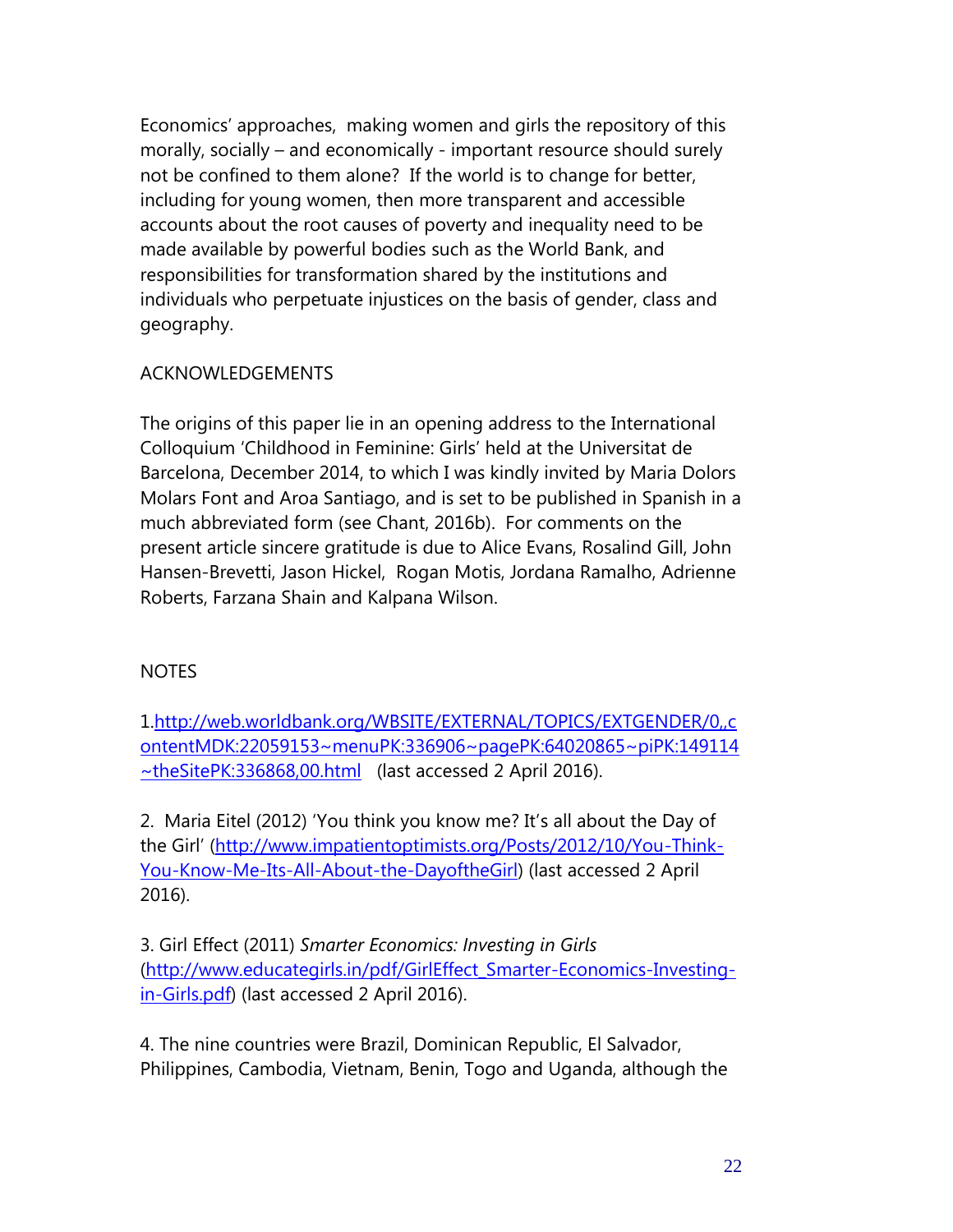original cohort of 145 shrank over time due to the untimely deaths of a number of girls in the panel survey.

5. [http://www.washingtonpost.com/national/health](http://www.washingtonpost.com/national/health-science/2014/08/14/3e08d0c8-2312-11e4-8593-da634b334390_story.html)[science/2014/08/14/3e08d0c8-2312-11e4-8593](http://www.washingtonpost.com/national/health-science/2014/08/14/3e08d0c8-2312-11e4-8593-da634b334390_story.html) [da634b334390\\_story.html](http://www.washingtonpost.com/national/health-science/2014/08/14/3e08d0c8-2312-11e4-8593-da634b334390_story.html) (last accessed 2 April 2016).

6. <https://www.developmentaid.org/#!/organizations/view/55637> (last accessed 2 April 2016)

7.<http://www.globalgiving.org/girleffect/learn-more> (last accessed 2 April 2016)

8. [https://www.gov.uk/government/topical-events/girl-summit-2014,](https://www.gov.uk/government/topical-events/girl-summit-2014) (last accessed 2 April 2016)

9. The Gender Dividend: A Business Case for Gender Equality (UN Women, 2011) [\(http://www.unwomen.org/en/digital](http://www.unwomen.org/en/digital-library/publications/2011/12/the-gender-dividend-a-business-case-for-gender-equality#view)[library/publications/2011/12/the-gender-dividend-a-business-case-for](http://www.unwomen.org/en/digital-library/publications/2011/12/the-gender-dividend-a-business-case-for-gender-equality#view)[gender-equality#view\)](http://www.unwomen.org/en/digital-library/publications/2011/12/the-gender-dividend-a-business-case-for-gender-equality#view) (last accessed 2 April 2016).

10. [http://www.unwomen.org/en/news/stories/2014/2/coca-cola](http://www.unwomen.org/en/news/stories/2014/2/coca-cola-partnership)[partnership](http://www.unwomen.org/en/news/stories/2014/2/coca-cola-partnership) (last accessed 3 April 2016).

11. I am particularly grateful here to John Hansen-Brevetti and Adrienne Roberts for drawing attention to the disconnect between GAD rhetoric and 'business as usual' WID approaches.

12.<http://www.globalgiving.org/girleffect/learn-more> (last accessed 2 April 2016).

13. [http://www.girleffect.org/media/1160/declaration\\_high\\_res.pdf,](http://www.girleffect.org/media/1160/declaration_high_res.pdf) (last accessed 3 April 2016)

BIBLIOGRAPHY

Bradshaw, Sarah (2013) *Gender, Development and Disasters*, Cheltenham: Edward Elgar.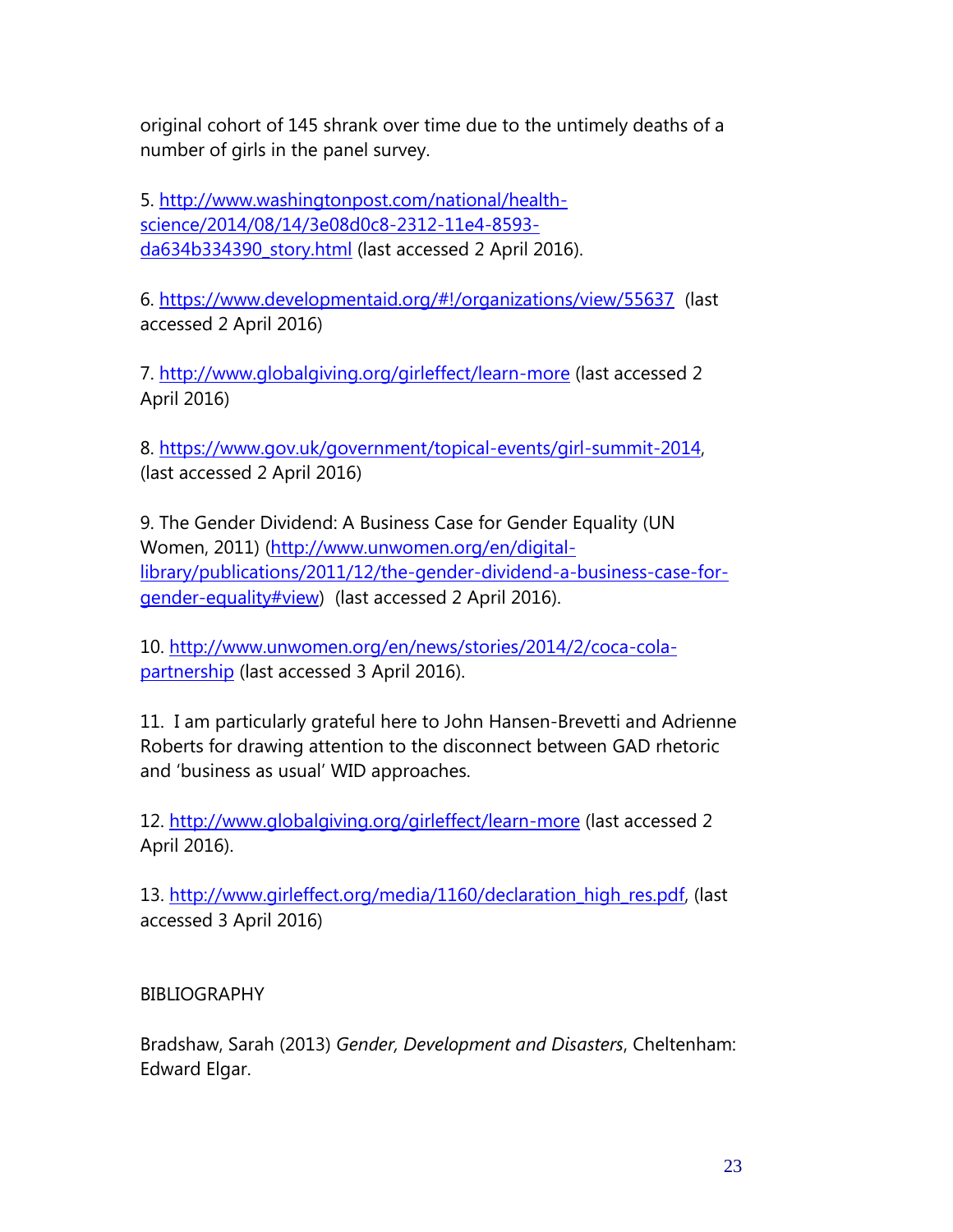Calkin, Sydney (2015a) 'Post-feminist Spectatorship and the Girl Effect: "Go Ahead, Really Imagine Her"', *Third World Quarterly*, 36:4, 654-99.

Calkin, Sydney (2015b) '"Tapping" Women for Post-Crisis Capitalism: Evidence From the 2012 World Development Report', *International Feminist Journal of Politics,* 17:4, 611-29.

Caron, Cynthia and Margolin, Shelby (2015) 'Rescuing Girls, Investing in Girls: A Critique of Development Fantasies', *Journal of International Development*, 27:7, 881-97.

Chant, Sylvia (2008) 'The "Feminisation of Poverty" and the "Feminisation" of Anti-Poverty Programmes: Room For Revision?', *Journal of Development Studies*, 44:2, 153-86.

Chant, Sylvia (2012) 'The Disappearing of "Smart Economics"? The World Development Report 2012 on Gender Equality: Some Concerns about the Preparatory Process and the Prospects for Paradigm Change', *Global Social Policy***,** 12:2, 198-218.

Chant, Sylvia (2016a) 'Women, Girls and World Poverty: Equality, Empowerment or Essentialism?', *International Development Planning Review*, 38:1, 1-24.

Chant, Sylvia (2016b) 'Niñas en el Desarrollo: Desafíos, Logros y Precauciones en la Epoca de "Smart Economics"', in Maria Dolors Molas Font and Aroa Santiago (eds) *La Infancia en Femenino: Las Niñas – Imágenes y Figuras de la Filiación* (Barcelona: Icaria Editorial).

Chant, Sylvia and Guttman, Matthew (2000) *Mainstreaming Men into Gender and Development: Debates, Reflections and Policy Experiences*, Oxford: Oxfam.

Chant, Sylvia and McIlwaine, Cathy (2016) *Cities, Slums and Gender in the Global South: Towards a 'Feminised' Urban Future*, London: Routledge.

Chant, Sylvia and Sweetman, Caroline (2012) 'Fixing Women or Fixing the World? "Smart Economics", Efficiency Approaches and Gender Equality in Development', *Gender and Development*, 20:3, 517-29.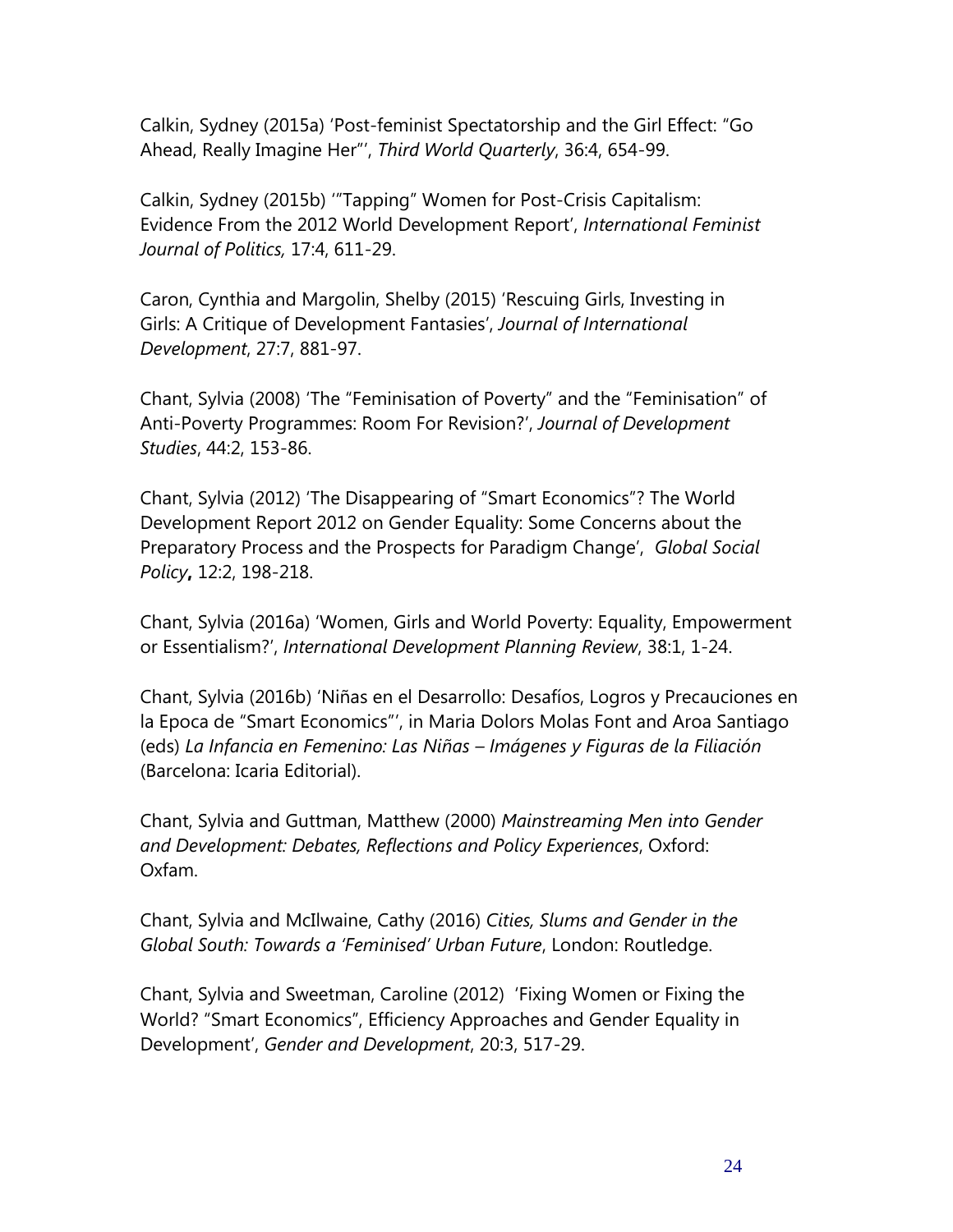Chronic Poverty Research Centre (CPRC) (2010) *Stemming Girls' Chronic Poverty*, London: CPRC, ODI [\(http://www.Dfid.Gov.Uk/R4d/Pdf/Outputs/Chronicpoverty\\_Rc/Gender-](http://www.dfid.gov.uk/R4d/Pdf/Outputs/Chronicpoverty_Rc/G)Full\_Report.Pdf

Cobbett, Mary (2014) 'Beyond "Victims" and "Heroines": Constructing "Girlhood" in International Development', *Progress in Development Studies*, 14:4, 309-20.

Cornwall, Andrea (2007) 'Revisiting the "Gender Agenda", *IDS Bulletin*, 38:2, 69-78.

Cornwall, Andrea (2014) 'Taking Off International Development's Straight-Jacket of Gender', *Brown Journal of World Affairs*, XXI:1,127-39.

Cornwall. Andrea and Edwards, Jenny (2010) 'Introduction: Negotiating Empowerment', *IDS Bulletin*, 41:2, 1-9.

Dyhouse, Carole (2014) *Girl Trouble: Panic and Progress in the History of Young Women*, London: Zed.

Elias, Juanita (2013) 'Davos Women to the Rescue of Global Capitalism: Postfeminist Politics and Competitiveness Promotion at the World Economic Forum', *International Political Sociology*, 7, 152-69.

Grosser, Kate and Van Der Gaag, Nikki (2013) 'Can Girls Save the World?', in Tina Wallace and Fenella Porter with Ralph Bowman-Jones (eds) *Aid, NGOs and the Realities of Women's Lives: A Perfect Storm*, Rugby: Practical Action Publishing, 73-87.

Hartmann, Betsy and Barajas-Román, Elizabeth (2011) 'The Population Time Bomb is Back – with a Global Warming Twist', in Nalini Visvanathan, Lynn Duggan, Nan Wiegersma and Laurie Nisonoff (eds) *The Women, Gender and Development Reader*, 2nd edition, London: Zed, 327-33

Hickel, Jason (2014) 'The "Girl Effect": Liberalism, Empowerment, and the Contradictions of Development', *Third World Quarterly*, 35:8, 1355-73.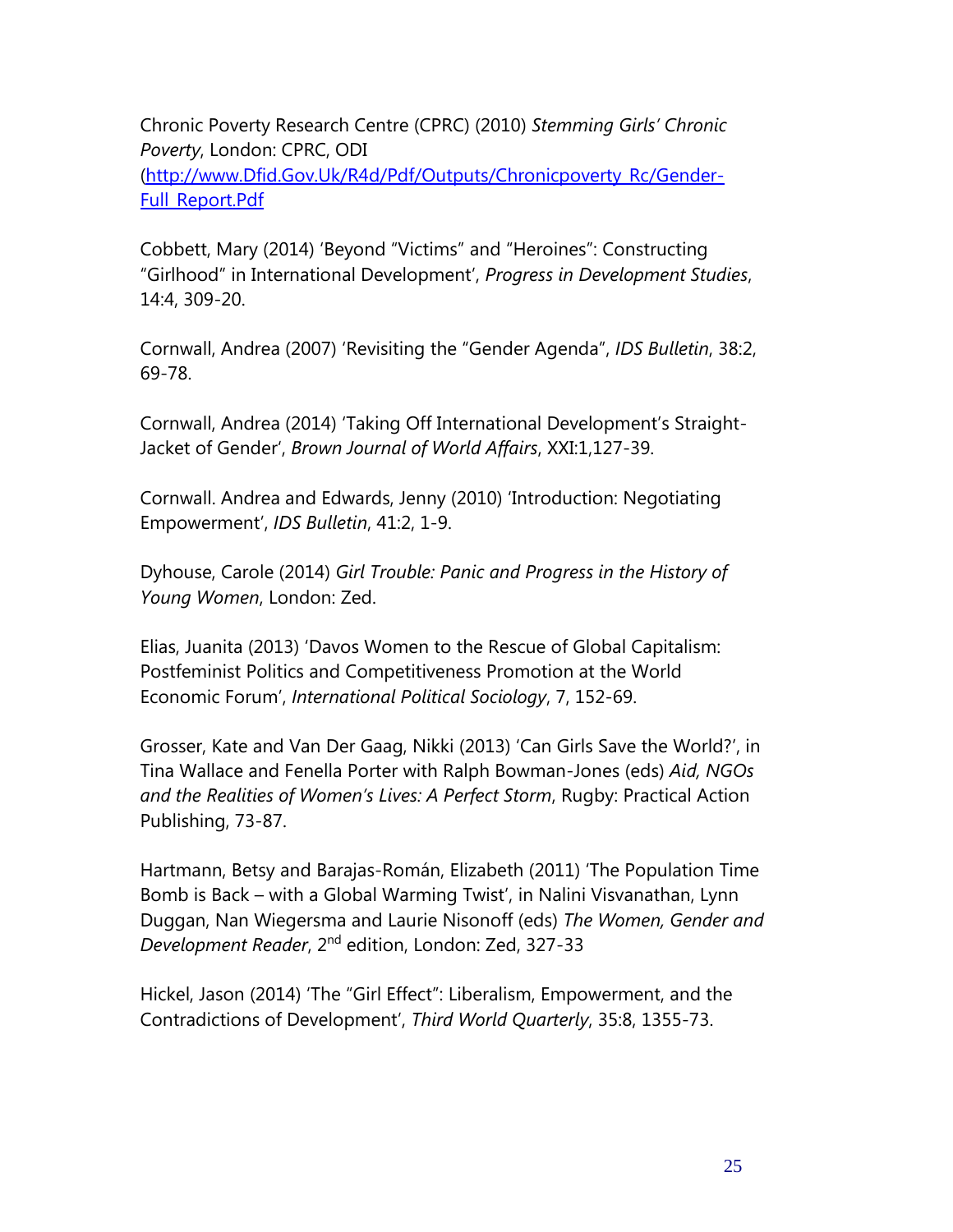Koffman, Ofra and Gill, Rosalind (2013) ' "The Revolution will be Led by a 12 year old Girl": Girl Power and Global Biopolitics', *Feminist Review*, 105, 83- 102.

Koffman, Ofra; Orgad, Shani and Gill, Rosalind (2015) 'Girl Power and "Selfie Humanitarianism"', *Continuum*, 29:2, 157-68.

Mohanty, Chandra Talpade (1991) 'Under Western Eyes: Feminist Scholarship and Colonial Discourses', in Chandra Talpade Mohanty, Ann Russo and Lourdes Torres (eds) *Third World Women and the Politics of Feminism,* Bloomington: Indiana University Press, 51-80

Mohanty, Chandra Talpade (2003) 'Under Western Eyes Revisited: Feminist Solidarity Through Anticapitalist Struggles, *Signs*, 28:2, 499-535.

Molyneux, Maxine (2006) 'Mothers at the Service of the New Poverty Agenda: PROGRESA/Oportunidades, Mexico's Conditional Transfer Programme', *Journal of Social Policy and Administration*, 40:4, 425-49.

Molyneux, Maxine (2007) *Change and Continuity in Social Protection in Latin America: Mothers at the Service of the State?* Gender and Development Paper No.1, Geneva: UNRISD [\(http://www.unrisd.org\)](http://www.unrisd.org/)

Moser, Caroline (1989) 'Gender Planning in the Third World: Meeting Practical and Strategic Gender Needs', *World Development*, 17:11, 1799-825

Moser, Caroline (1993) *Gender Planning and Development*, London: Routledge.

Nayaran, Uma (2010) 'Global Gender Equality and the Empowerment of Women', *Perspectives on Politics*, 8:1, 282-4.

Parpart, Jane (2014) 'Exploring the Transformative Potential of Gender Mainstreaming in International Development Institutions', *Journal of International Development*, 26:3, 382-95.

Parpart, Jane and Marchand, Marianne (1995) 'Exploding the Canon: An Introduction and Conclusion', in Marianne Marchand and Jane Parpart (eds) *Feminism/Postmodernism/Development*, London: Routledge, 1-22.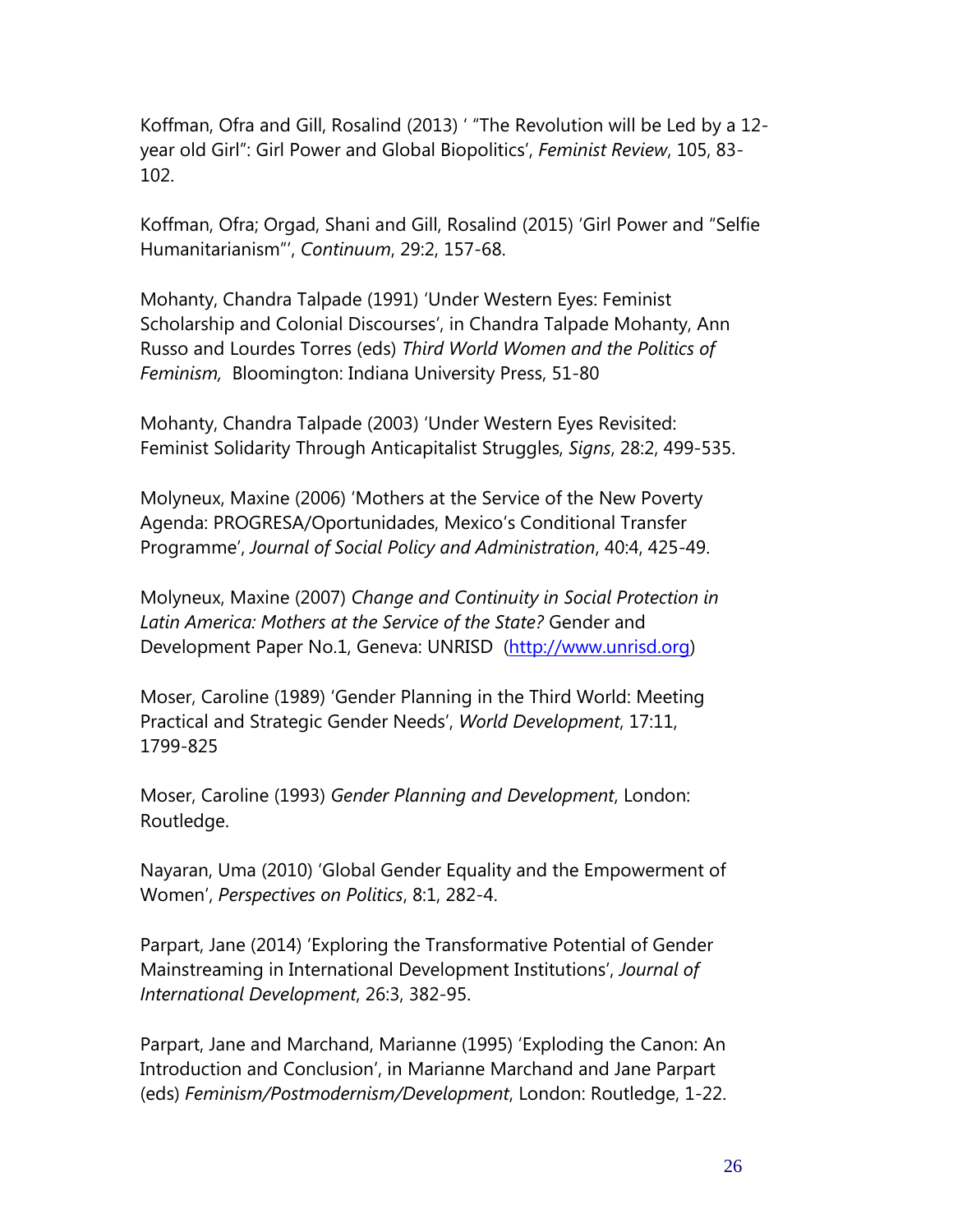Plan (2007) *Because I am a Girl: The State of the World's Girls 2007*, London: Plan, [\(https://plan](https://plan-international.org/files/global/publications/campaigns/becauseiamagirl.pdf)[international.org/files/global/publications/campaigns/becauseiamagirl.p](https://plan-international.org/files/global/publications/campaigns/becauseiamagirl.pdf) [df\)](https://plan-international.org/files/global/publications/campaigns/becauseiamagirl.pdf).

Plan (2009) *Because I am a Girl: The State of the World's Girls 2009. Girls in the Global Economy. Adding It All Up,* London: Plan, [\(http://www.ungei.org/resources/files/BIAAG\\_Summary\\_ENGLISH\\_lo\\_reso](http://www.ungei.org/resources/files/BIAAG_Summary_ENGLISH_lo_resolution.pdf) [lution.pdf\)](http://www.ungei.org/resources/files/BIAAG_Summary_ENGLISH_lo_resolution.pdf)

Prügl, Elisabeth and True, Jacqui (2014) 'Equality Means Business? Governing Gender Through Transnational Public-Private Partnerships', *Review of International Political Economy*, 21:6, 1137-69.

Richey, Lisa (2010) 'Brand Aid? How Shopping Has Become "Saving African Women and Children with AIDS" ', in Sylvia Chant (ed.) *The International Handbook of Gender and Poverty: Concepts, Research, Policy*, Cheltenham: Edward Elgar, 504-9.

Richey, Lisa and Ponte Stefano (2011) *Brand Aid: Shopping Well to Save the World*, Minneapolis: University of Minnesota Press.

Roberts, Adrienne (2015) 'The Political Economy of Transnational Business Feminism: Problematising the Corporate-led Gender Equality Agenda', *International Feminist Journal of Politics,* 17:2, 209-31.

Roberts, Adrienne and Soederberg, Susanne (2012) 'Gender Equality as Smart Economics: A Critique of the 2012 World Development Report', *Third World Quarterly*, 33:5, 949-68.

Roy, Ananya (2010) *Poverty Capital: Microfinance and the Making of Developmen*t, New York: Routledge.

Shain, Farzana (2013) '"The Girl Effect": Exploring Narratives of Gendered Impacts and Opportunities in Neoliberal Development', *Sociological Research Online*, 18, 2, 9 [\(http://www.socresonline.org.uk/18/2/9.html\)](http://www.socresonline.org.uk/18/2/9.html).